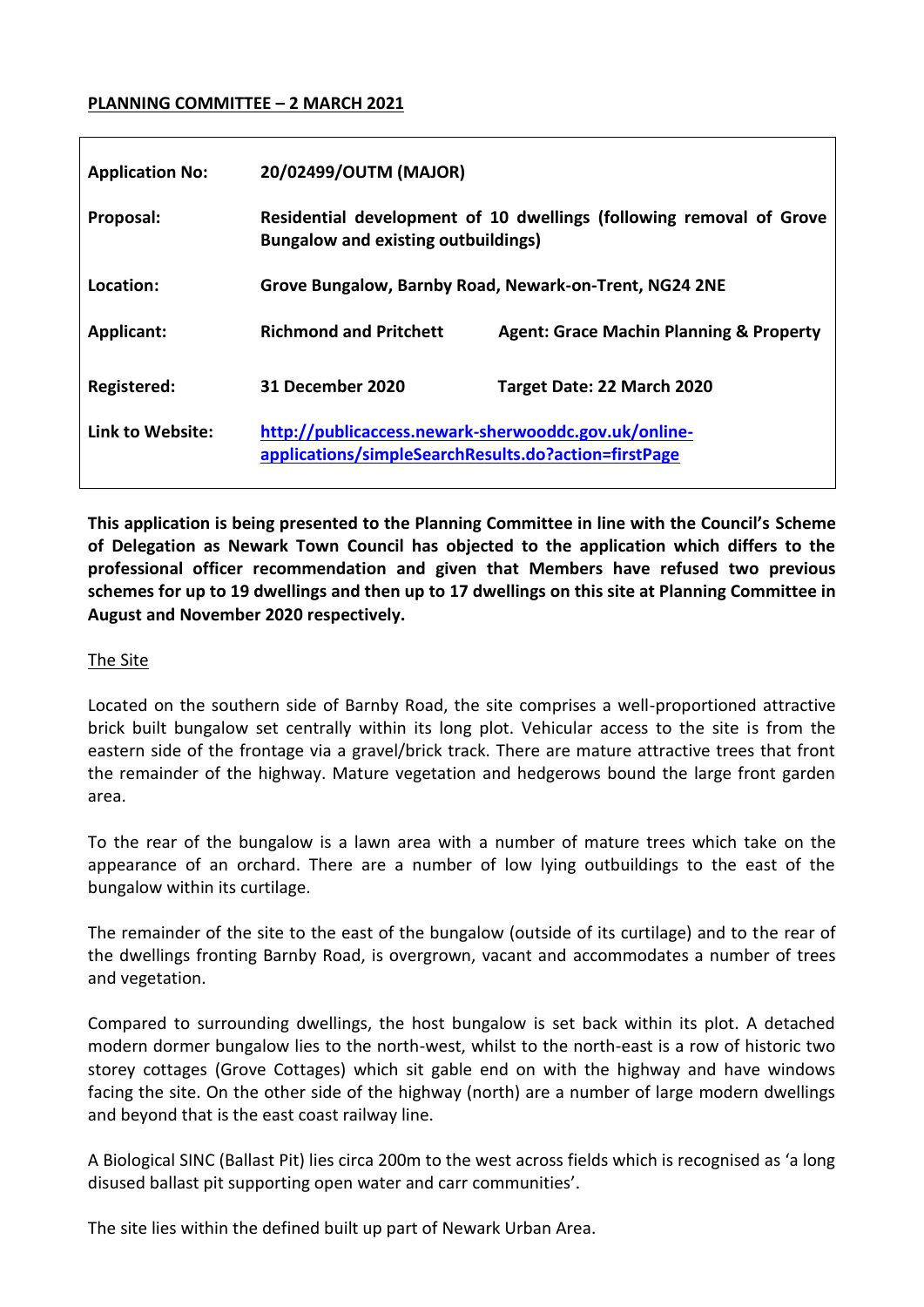### Relevant Planning History

**20/01720/OUTM** - Residential development of up to 17 no. new dwellings (following removal of Grove Bungalow and existing outbuildings) (Resubmission of 19/02158/OUTM). Refused at committee in November 2020 for the following summarized reasons:

- *1) Failure to demonstrate the maximum quantum of development proposed would be in keeping with the character, general grain or density of development in the surrounding area. As such, the proposal is considered to represent over intensive development of the site and would lead to a cramped development compared with surrounding plot sizes and does not minimise the loss of trees/hedgerows with a consequential detrimental impact on the visual amenity of the area; and*
- *2) Failure to secure an appropriate drainage scheme/solution for the site as it relies on the crossing of third-party land outside of the red line boundary which has not been secured by way of a S106 Agreement. No mechanism at the time of decision making to secure the developer contributions needed to mitigate the harm.*

**19/02158/OUTM** - Residential development of up to 19 No. new dwellings (following removal of Grove Bungalow and existing outbuildings). This was presented to the Planning Committee in August 2020 with a recommendation for approval (subject to conditions, a section 106 agreement and a resolution to the drainage) however the application was refused for the following (summarized) reasons:

- *1) Failure to demonstrate the maximum quantum of development would be in keeping with the character, general grain or density of development in the surrounding area representing an over intensive development of the site, leading to a cramped development compared with surrounding plot sizes and wouldn't minimise the loss of trees/hedgerows with a consequential detrimental impact on the visual amenity of the area; and*
- *2) The proposal fails to secure an appropriate drainage scheme/solution for the site as it relies on the crossing of third-party land outside of the red line boundary which has not been secured by way of a S106 Agreement. In addition there was no mechanism at the time of decision making to secure the developer contributions needed to mitigate the harm.*

**20/000006/TP0** – A (blanket) group Tree Preservation Order (no. N376) was made in June 2020. Following full inspection only two cherry trees to the site frontage were found to meet the criteria for protection and the Order was confirmed on that basis in December 2020.

**PREAPP/00239/19** – Pre-application advice was sought for a scheme of around 20 dwellings. The advice was positive albeit a lower density was suggested.

# *Adjacent Site*

There have been 3 notable applications located on land immediately to the south; known as land at Highfields School. In brief these were for:

 17/00357/FULM – Residential development comprising 95 houses and associated infrastructure including removal of 26 TPO trees, Refused 15.09.2017. Issues related to impacts (visual and crime/disorder) from MUGA and viability having regard to dis-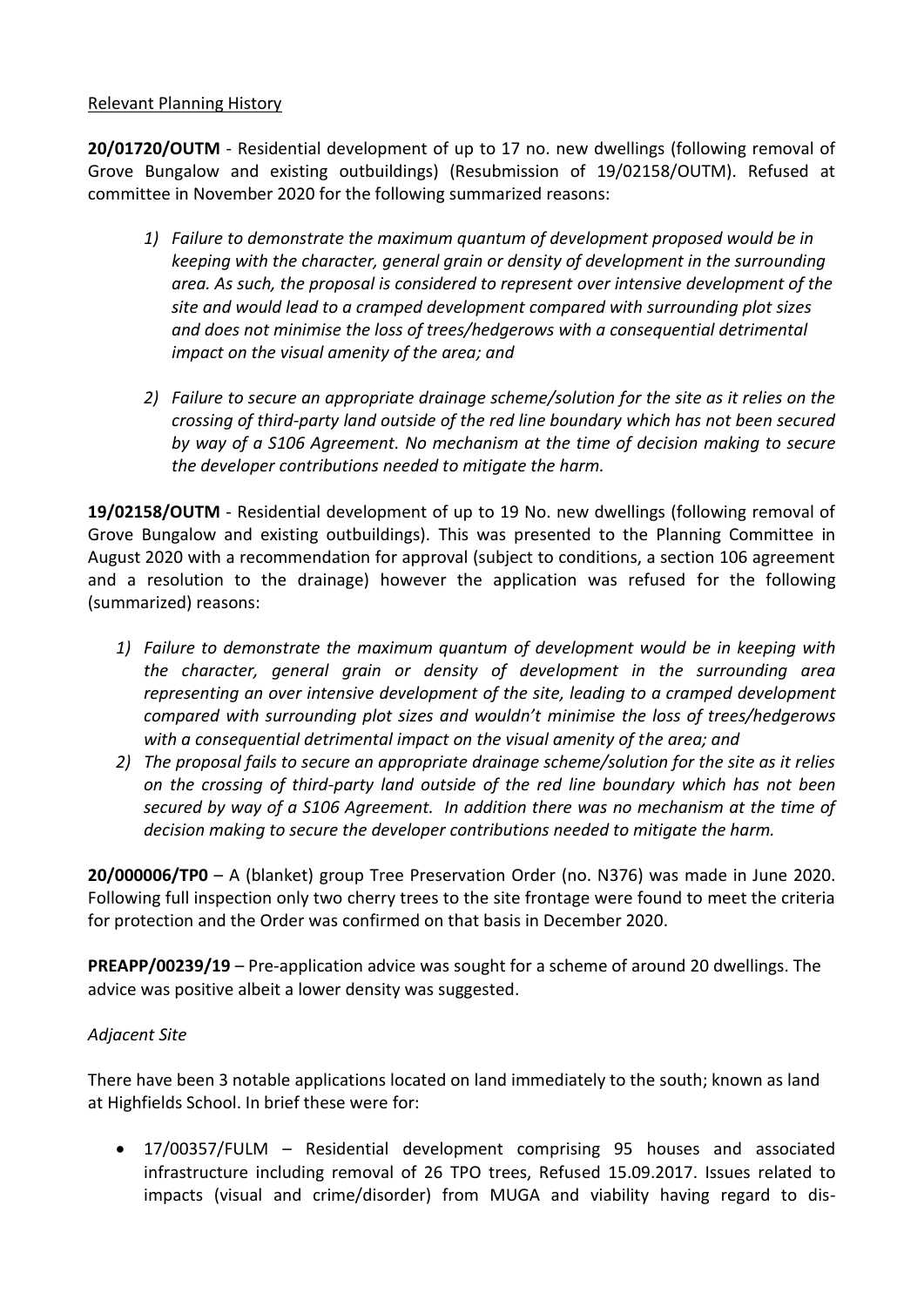proportionate development costs and that the development couldn't mitigate the impact it would have upon infrastructure. Appeal Dismissed.

- 16/01134/FULM Residential development comprising 89 dwellings and associated infrastructure, including the relocation of the school access, car parking area and sports pitches, the provision of a Multi-Use Games Areas (MUGA) and the removal of 8 TPO trees. (Resubmission of 14/01964/FULM). Refused 15/09/2019. Issues related to ecological impacts and viability having regard to dis-proportionate development costs and that the development couldn't mitigate the impact it would have upon infrastructure. Appeal Dismissed.
- 14/01964/FULM Residential development comprising 91 units and associated infrastructure, including the relocation of the existing school car park and sports pitches, the provision of a MUGA and the removal of 8 TPO trees. Refused 14.07.2015 on grounds that the number of compromises (such as noise from MUGA, privacy, failure to maximise community use, lack of infrastructure including affordable housing) meant it was unsustainable development. Appeal Dismissed.

# *Land immediately to the east (of the southern part of the site)*

 19/01331/FUL - Proposed development consisting of 3 no. detached dwellings together with associated outbuildings and landscaping. (Resubmission of application 18/01609/FUL). This was approved under delegated powers on 1<sup>st</sup> April 2020.

### The Proposal

Outline planning permission with all matters reserved, except for the means of access, is sought for residential development. The quantum of development now sought is for 10 dwellings.

An indicative block plan has been submitted to demonstrate how this quantum of dwellings might be achieved on site.

### The Submission

- Covering letter dated 18<sup>th</sup> December 2020
- Existing Elevations of Grove Bungalow
- Highway Ownership Extent Plan
- Site Block Plan drawing no. 1506G/003 Rev G
- $\bullet$  Site Block Plan 1506G-001 Rev H
- Site Location Plan 1506G-004
- Topographical Survey Job No. 3394
- Arboricultural Report & Impact Assessment, by AWA Tree Consultants dated January 2020
- Combined Planning and Design & Access Statement, September 2020 (NB. relates to 17 dwellings)
- Ecological Appraisal Report by JJH Consulting, November 2019
- Flood Risk Assessment, Rev A by Dice Consulting Engineers Ltd, November 2019
- Supplementary Bat Report, JJH Consulting Ltd, May 2020
- Photographs of the site
- Amphibian Mitigation Strategy, JJH Consulting Ltd, May 2020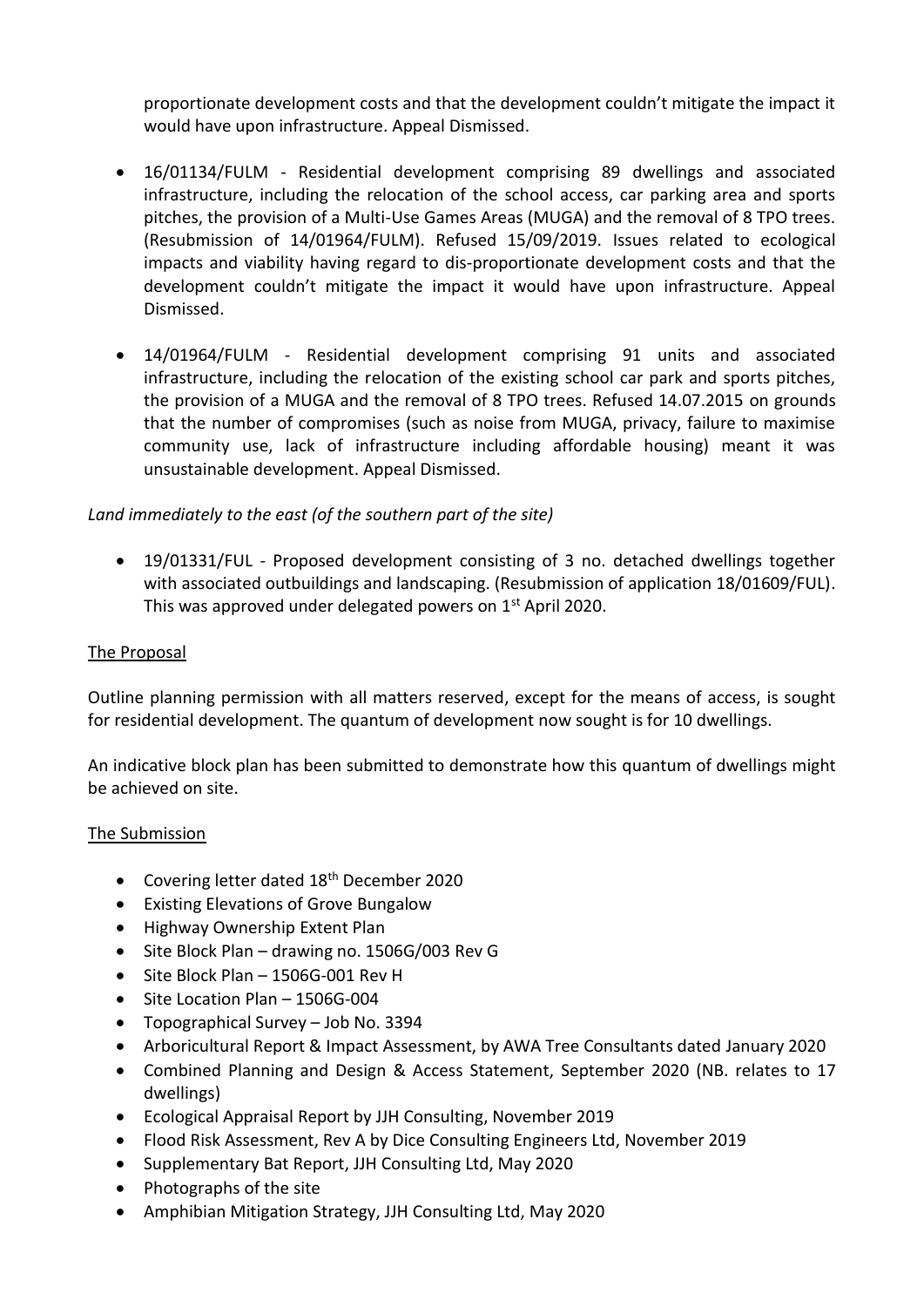Proposed Drainage Strategy, Sheet 1 of 1, drawing no. 100334-01-0500-01

### Departure/Public Advertisement Procedure

Occupiers of eleven properties have been individually notified by letter. A site notice has also been displayed near to the site and an advert has been placed in the local press.

### **Planning Policy Framework**

### **The Development Plan**

# **Newark and Sherwood Amended Core Strategy DPD (adopted March 2019)**

- Spatial Policy 1 Settlement Hierarchy
- Spatial Policy 2 Spatial Distribution of Growth
- Spatial Policy 6 Infrastructure for Growth
- Spatial Policy 7 Sustainable Transport
- Core Policy 1 Affordable Housing Provision
- Core Policy 3 Housing Mix, Type and Density
- Core Policy 9 -Sustainable Design
- Core Policy 10 Climate Change
- Core Policy 12 Biodiversity and Green Infrastructure
- NAP1 Newark Urban Area

### **Allocations & Development Management DPD**

- DM1 Development within Settlements Central to Delivering the Spatial Strategy
- DM3 Developer Contributions and Planning Obligations
- DM5 Design
- DM7 Biodiversity and Green Infrastructure
- DM12 Presumption in Favour of Sustainable Development

### **Other Material Planning Considerations**

- National Planning Policy Framework 2019
- Planning Practice Guidance
- Affordable Housing SPD 2013
- Developer Contributions and Planning Obligations SPD 2013
- District Wide Housing Needs Assessment, by ARC4 December 2020

### Consultations

### **Newark Town Parish Council –** Object for reasons as follows:

- **1)** Over-intensive;
- **2)** 10 dwellings would be detrimental to character of the area and existing properties near the site;
- **3)** Would have significant negative impact on amphibian migration route and the mitigation strategy is believed to be inaccurate and insufficient;
- **4)** Lack of visual amenity for residents of the new dwellings;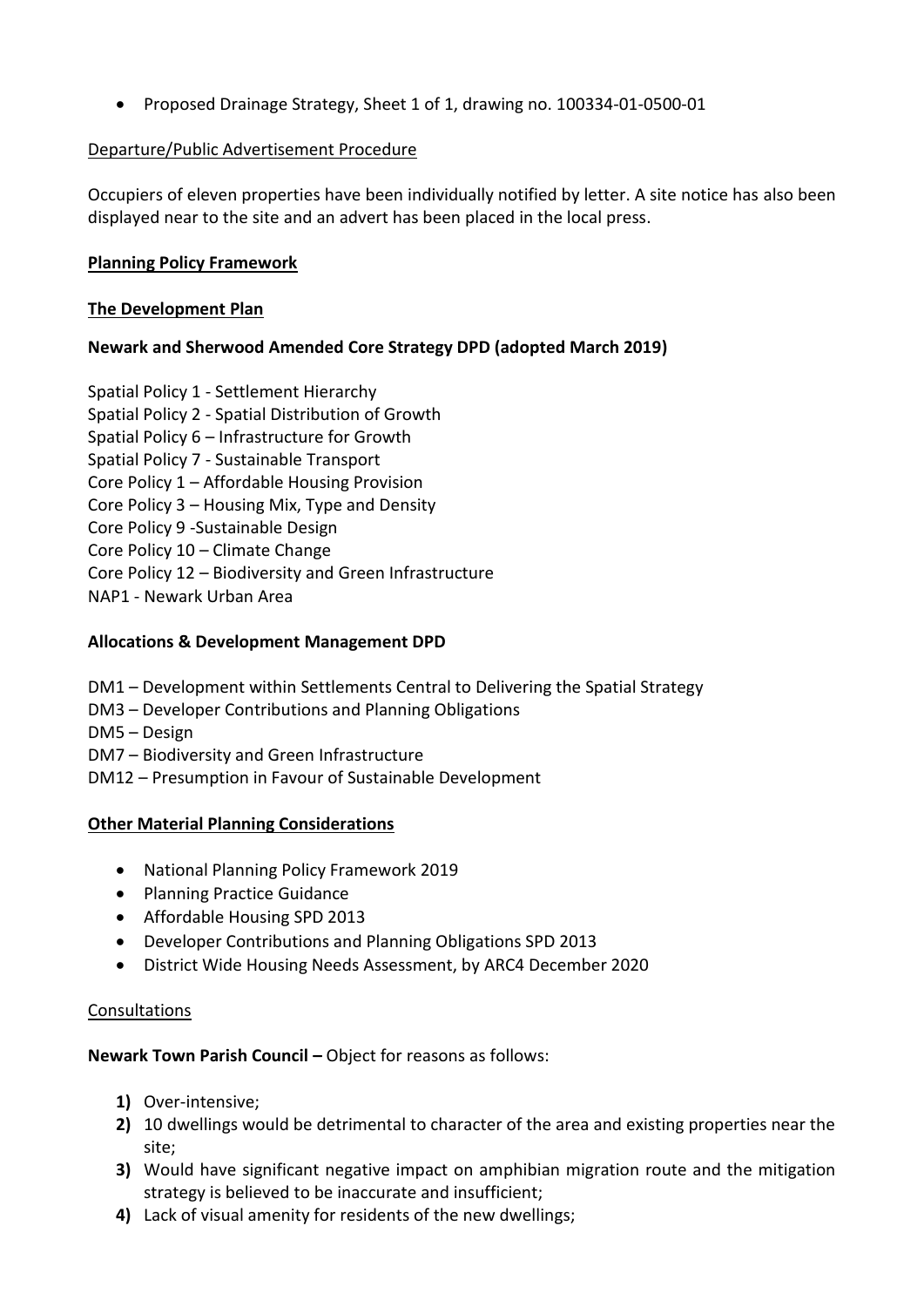**5)** Unsuitable for this type of development due to drainage issues which haven't been addressed.

**NCC Highways Authority –** (18.01.21) Based on the plan ref. drawing no. 1506G/001 rev. G, titled: Site Block Plan, dated November 2019, the Highway Authority has no objection to the proposed access detail submitted with this outline application subject to conditions. The conditions would require; 1) details of the internal road layout, including turning facilities, lighting, structures and drainage; 2) provision of an appropriate bound access and 6m radius kerbs, 3) provision of visibility splays, 4) provision of new footway along Barnby Road, 5) provision of pedestrian dropped kerb crossing on Barnby Road and 6) measures to prevent debris from entering the public highway during the construction period.

**NCC Lead Local Flood Authority –** Whilst they have no concerns in principle to the drainage strategy advanced, they are unable to recommend approval as it relies on crossing third party land outside of the application site and recommend that the LPA withhold the permission until an agreement is reached between the applicant and third-party land owner that allows the drainage strategy to be implemented in perpetuity. They also recommend a condition should an agreement be reached and permission is granted.

**Environment Agency –** No objection. For added clarity the site lies fully within flood zone 1 and therefore we have no fluvial flood risk concerns. The applicant also confirmed, in the 2019 application and in the 2020 application that foul sewage will be disposed of via the Severn Trent Water mains network. This is also confirmed for this latest application and therefore we have no further comment to make.

**NCC Policy/Developer Contributions –** Make general comments and set out justification for a Transport and Travel Services Contribution of £13,000 for new bus stops on Barnby Road and confirm no education contribution is being sought. They also comment that archaeological potential is high and that if permission is granted it should be conditional on mitigation which should focus on strip, map and record exercise.

**Cadent (Gas)** – Previously advised that an assessment has been made and request a note to applicant be included in the event of an approval.

**Network Rail –** No objection in principle but there are requirements that must be met. They go on to request that an informative is added to any approval which is included in the 'note to applicant' section of this report.

**NSDC, Tree Consultant –** 'The amended proposal is broadly acceptable. I have some reservations that the proposed pruning back to boundary of vegetation on north and south boundaries is achievable without detriment to these trees and may result in loss of valuable screening. Sympathetic pruning would be the preferred option in these cases. Any reserved matters will need to include robust mitigation soft landscaping options for removals with ample room give in any final layout to allow for full tree development.' Conditions are then recommended to protect the trees which are captured in the recommendation section below.

**Natural England** – No comments received and previously referred the LPA to Standing Advice.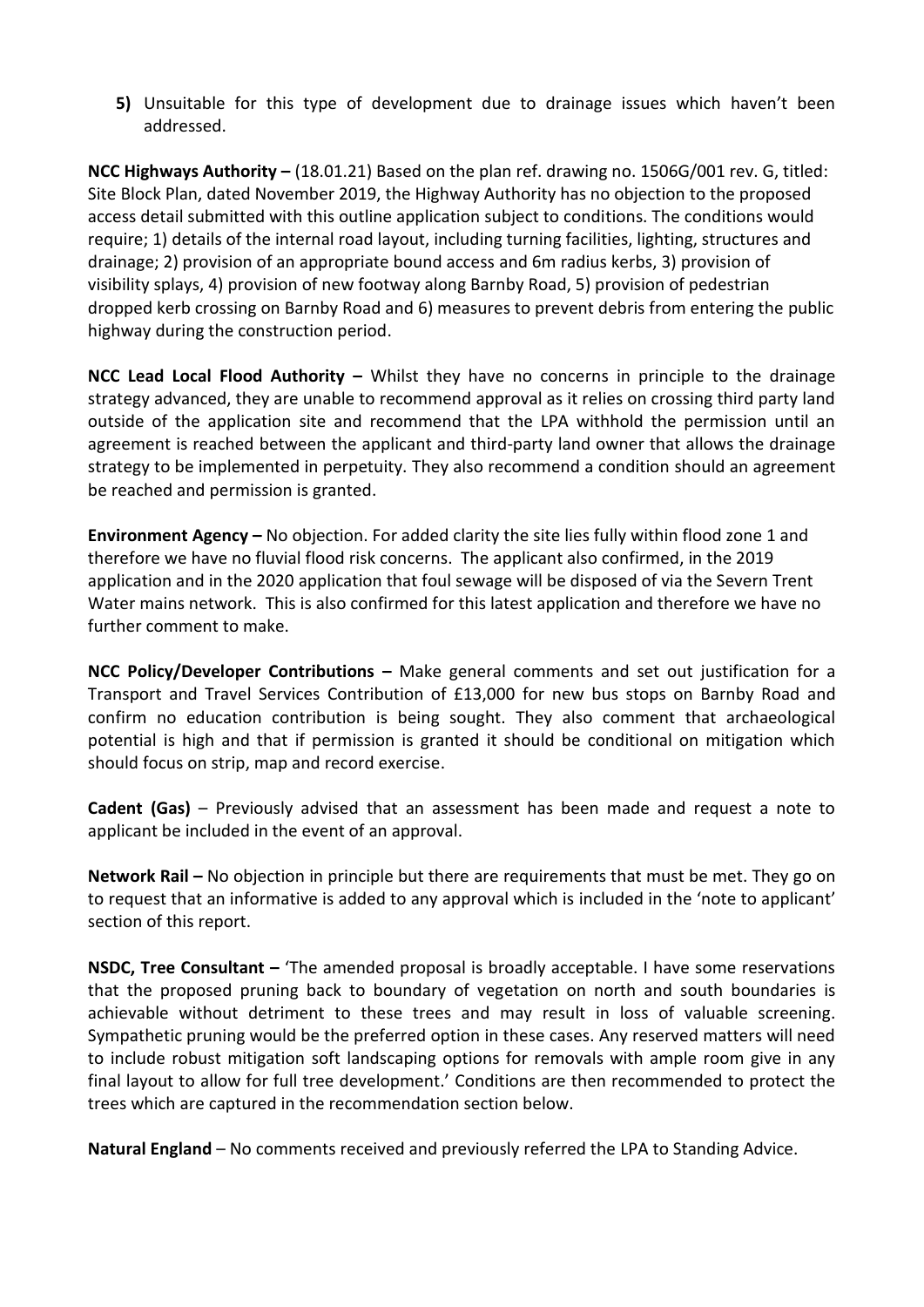**Nottinghamshire Wildlife Trust** – Previously confirmed that their comments of 15/09/20 still stand, that the reports remain up to date and provided the mitigation and site enhancements are secured and implemented there should be no negative impact upon wildlife species.

**Trent Valley Internal Drainage Board** – Previously advised that the site is outside of the Trent Valley Internal Drainage Board district but within the Board's catchment. There are no Board maintained watercourses in close proximity to the site. Other general observations were made.

**NSDC – Parks and Amenities –** Previously advised that a commuted sum towards off-site provision/improvement and maintenance will need to be provided. The nearest appropriate site for such provision is Barnby Road Community Park however this site is c500m away along a fairly busy road.

# **Representations have been received from 3 local households raising the following summarized concerns:**

- Development still too intense for the area;
- Not complimentary to surrounding housing development;
- Concern that hedgerows might not be preserved, important for habitat and privacy;
- Concern about flooding and drainage with no form plan in place to deal with water from the development;
- Concern about impact on privacy and overlooking;
- Concern about traffic noise and pollution;
- Barnby Road itself is narrow, in a state of disrepair and large vehicles have to mount the footpaths or verges – fear it would worsen if development goes ahead without improvements
- Concern about the extra traffic;
- Plan doesn't show hedge along northern boundary;
- The Arboricultural Report in inaccurate as it indicates two trees (T42 and T43) are within the development site when they are owned by a third party.
- G41 is more extensive than shown, it would not be acceptable to fence and replant this.
- Object to loss of G41 due to loss of habitat for wildlife if lost and for privacy reasons
- Trees are subject to a preservation order;
- Concerned at impact on wildlife observed on the site boundaries including grass snakes, weasels, bats, toads, frogs and birds;

### Comments of the Business Manager

### Preliminary Matter

This scheme is based on the same site area and is similar to the two schemes previously considered save for the reduced quantum of proposed development. Members will therefore note that the assessment undertaken below remains largely as previously presented.

# The Principle

The Council is able to robustly demonstrate a 5 year housing land supply and the Development Plan is up to date for decision making. In accordance with DM12 and the NPPF, the starting point for decision making is with the statutory Development Plan.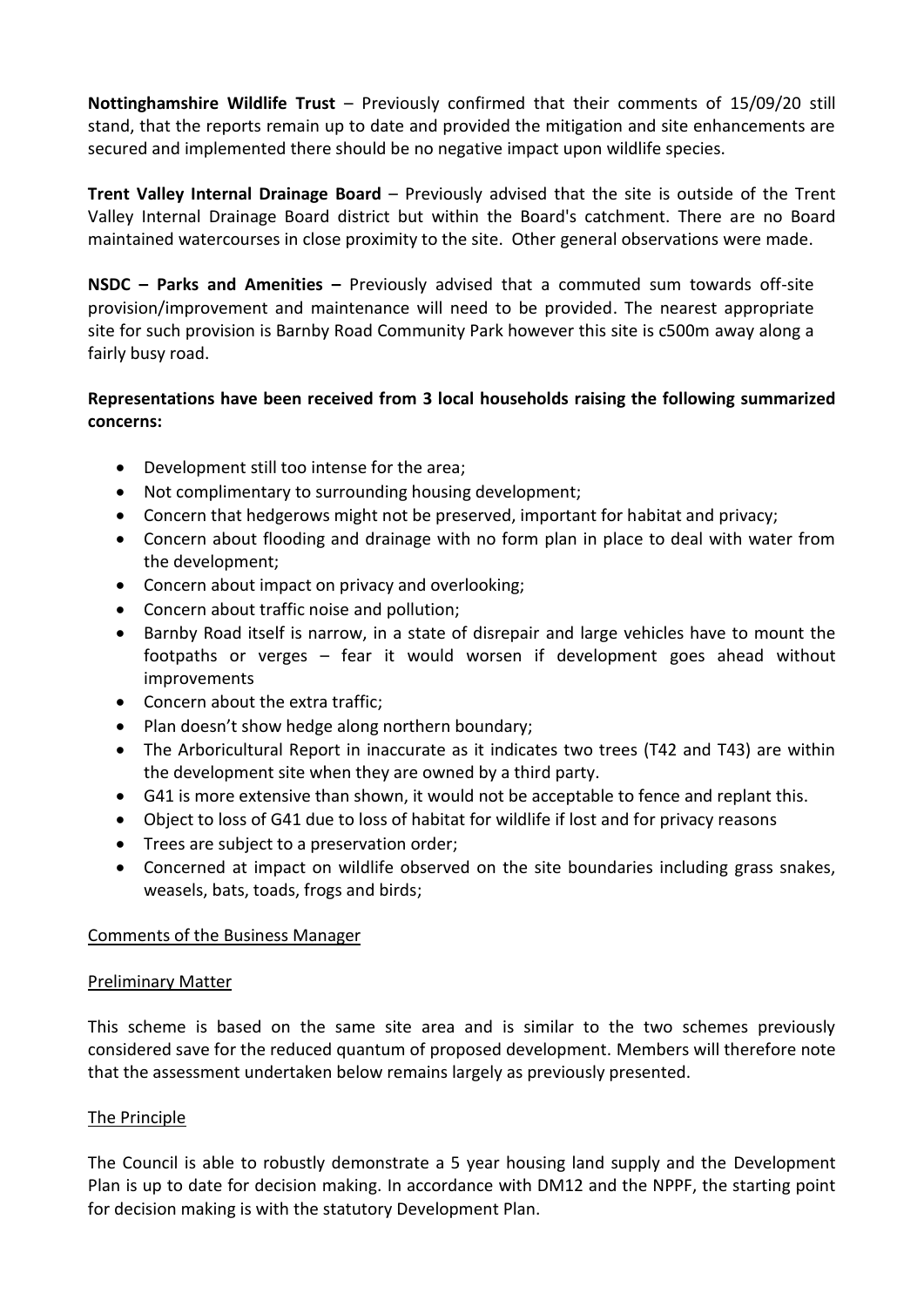Spatial Policies 1, 2 and NAP1 of the adopted Amended Core Strategy, identify Newark as a Sub Regional Centre where the focus, as a sustainable settlement, is for housing and employment growth.

The site is located within the defined main built up area of Newark as identified on Map 2 of the Allocations and Development Management DPD. In principle therefore, housing development could be appropriate subject to other considerations which I shall discuss below.

The proposal also seeks to demolish the existing bungalow. This was present on site in 1965 according to historic maps and is an attractive bungalow. However I do not consider this to be of such architectural or historical merit that its loss could reasonably be resisted. The principle of its demolition is therefore accepted.

### Appropriateness of the Development, including Character, Density and Housing Need & Mix

As all matters except for the means of access are reserved for subsequent approval, consideration is confined to whether in the view of Members, the scheme at this reduced quantum is capable of being developed without detrimental impacts. To aide with this assessment the applicant has provided an indicative layout plan to demonstrate how 10 units could successfully be accommodated on the site.

Below are extracts of the 2 refused schemes and the proposal now before members so that you can appreciate the likely impacts and see how the proposal has evolved.





**Proposed Indicative Layout for 10 dwellings**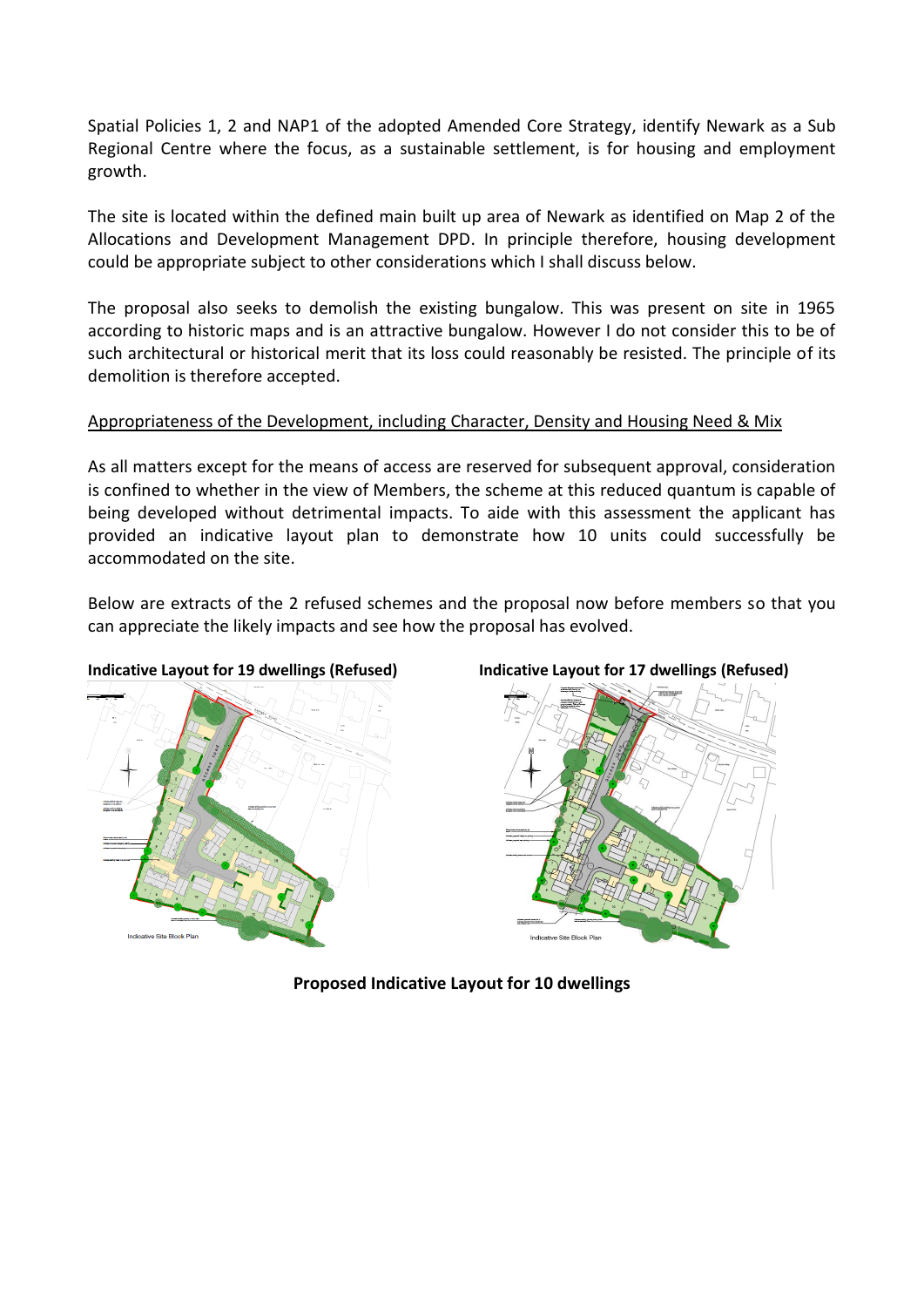

The site is located on Barnby Road with part of the site fronting the highway and the remainder falling behind existing ribbon development that is a main characteristic of the area/suburb. Development in the vicinity is generally low density interspersed with areas of open green space giving it a semi-rural feel and visual appearance.

I am aware that planning permission has been granted (our reference 19/01331/FUL) on land to the east for residential development comprising 3 detached dwellings. I am also aware that 3 applications have been submitted relating to land immediately to the south (land rear of Highfields School) which have been refused and subsequently dismissed on appeal. More detail is contained within the site history section of this report. None of the reasons for refusal related to an 'in principle' concern or one relating to the character and/or appearance of the backland type of development.

As indicatively shown, Plot 1 would be broadly aligned with the neighbouring dwellings fronting Barnby Road which I consider would help retain the ribbon development character and grain, with the other units tucked back into the site. Whilst developing the site would introduce a new type of development character, this need not be fatal and I remain of the view that a carefully designed scheme could be successfully assimilated into the area. The retention of the mature frontage trees helps to retain this rural open feel to the street-scene and on the revised indicative layout more space has been shown around the retained trees.

The quantum of development would now be a maximum of 10 dwellings in an attempt to demonstrate to Members that the scheme is of an appropriate quantum for the site. Core Policy 3 provides that development densities should normally be no lower than 30 dwellings per hectare net. It goes on to say that development densities below this will need to be justified, taking into account individual site circumstances. At c0.65 hectares in area, the density proposed is lower than the 30 dph advocated by the Development Plan. However given the low density of development in the area and its suburban area and character, I consider that this level is acceptable for the context.

The latest drainage strategy now indicates the need for a foul pumping station to the site frontage, behind the trees which are to be retained. No details as to what this would look like have been provided, however I am satisfied that a scheme could be designed to be sensitive to its prominent position within the site which could include additional landscaping to soften its impact. This would be a matter to resolve at reserved matters stage.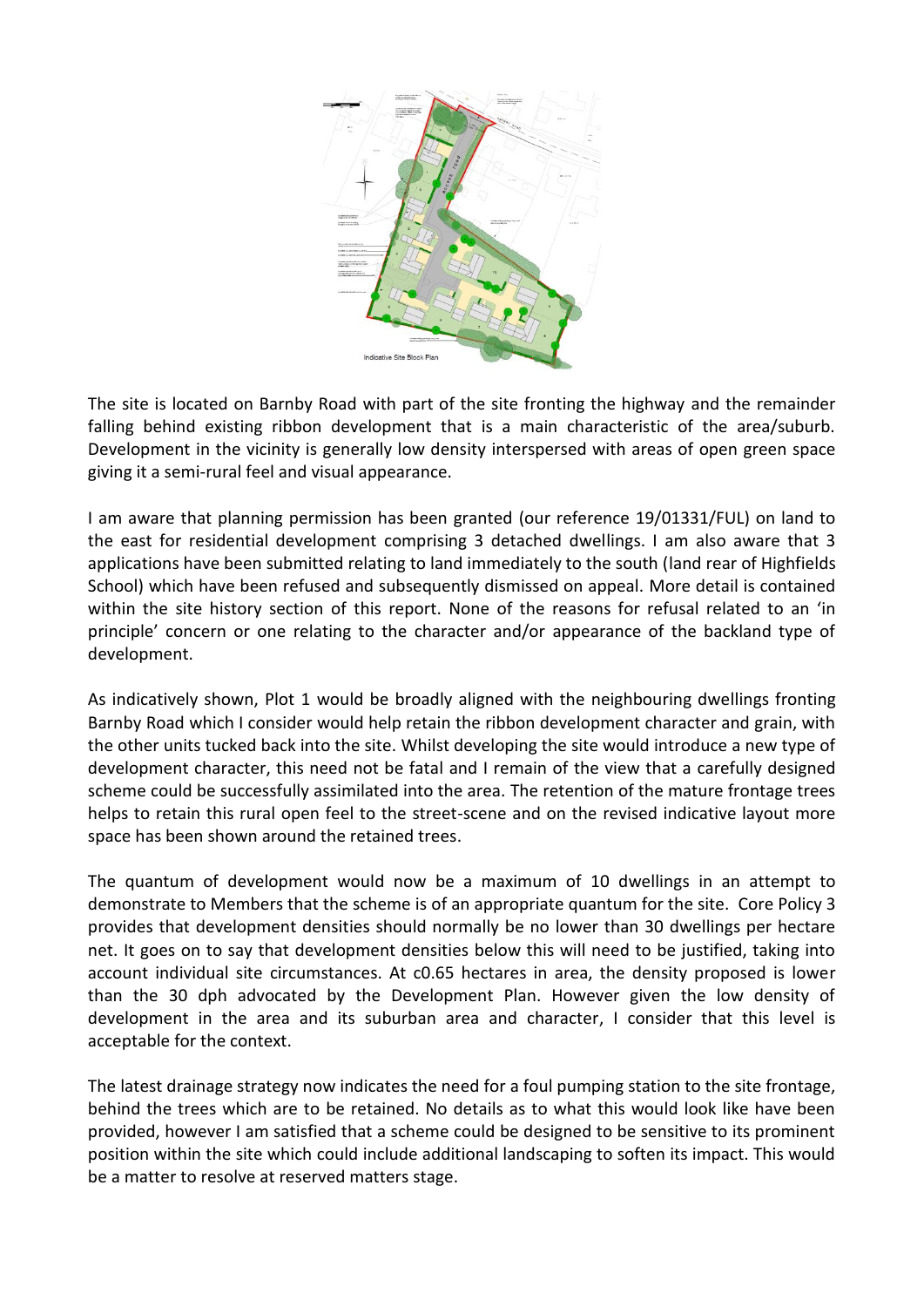The most up-to-date housing need information for Newark is contained within the 2020 HNA by ARC4 and indicates that the greatest need is for 3 bedroom dwellings (30.7%) followed by 4 or more bedroom dwellings (25.5%) followed by two bedroom dwellings (19.5%) with the remainder of the need being for 2 or more bedroom bungalow (7.4%) 3 or more bed bungalows (6.7%), 2 or more bedroom flats (4.9%), 1 bedroom flats (4%) with 1.3% being 'other'.

This outline application is not considering the mix per se, but it is important that an appropriate layout and mix to meet local need could be accommodated. I note the plan for 10 units indicates a mix to comprise 2 x 3 bed units (20%), 6 x 4 bed units and 2 x 5 bed units (80% combined).

Whilst this indicative layout does not align with the newly published housing need, nevertheless I am satisfied a similar layout of a different mix could be capable of achieving a mix to meet the amended local housing need. This will need to be carefully considered at reserved matters stage. The applicant has been made aware of the newly published housing need and doesn't wish to amend the indicative layout given that this is a reserved matter.

Taking all of this into account, I am satisfied that development could be undertaken sensitively with an appropriate mix to meet the housing need in such a way that the character and appearance of the area is not unacceptably affected in line with the requirements of CP3, CP9 and DM5.

### Residential Amenity

Safeguarding the residential amenity for both existing and any new dwellings will be paramount in order to comply with policies CP9 and DM5 of the Development Plan. Given that the layout and appearance are reserved, this is a matter best considered in detail at reserved matters stage.

Grove Cottages to the east have windows facing the application site at first floor level and are located relatively close to the boundary. Any development to the west of these would need to be carefully designed in order to safeguard against loss of privacy and overlooking issues. The indicative layout does however suggest that a scheme is capable of being achieved that would avoid unacceptable impacts on these dwellings. Given the distance between the remainder of the site and the existing dwellings on Barnby Road, which have generous sized gardens, I am satisfied that a scheme could be achieved that adequately respects the living conditions and privacy of existing dwellings.

Given the proximity of the railway line, consideration would need to be given to managing noise levels. As such I would expect a reserved matters application to be accompanied by a noise assessment and mitigation scheme. I would expect this would likely comprise any identified mitigation by way of the types of glazing to be used in windows for plots nearest to the railway line. This can be controlled by condition.

### Highway Impacts

Policy DM5 requires that provision should be made for safe and inclusive access to new development whilst Spatial Policy 7 encourages proposals which place an emphasis on non-car modes as a means of access to services and facilities.

Part of Barnby Road has an 'advisory' 20mph limit due to its proximity of Barnby Road Primary School, however, these are not legally enforceable. This section of Barnby Road is restricted to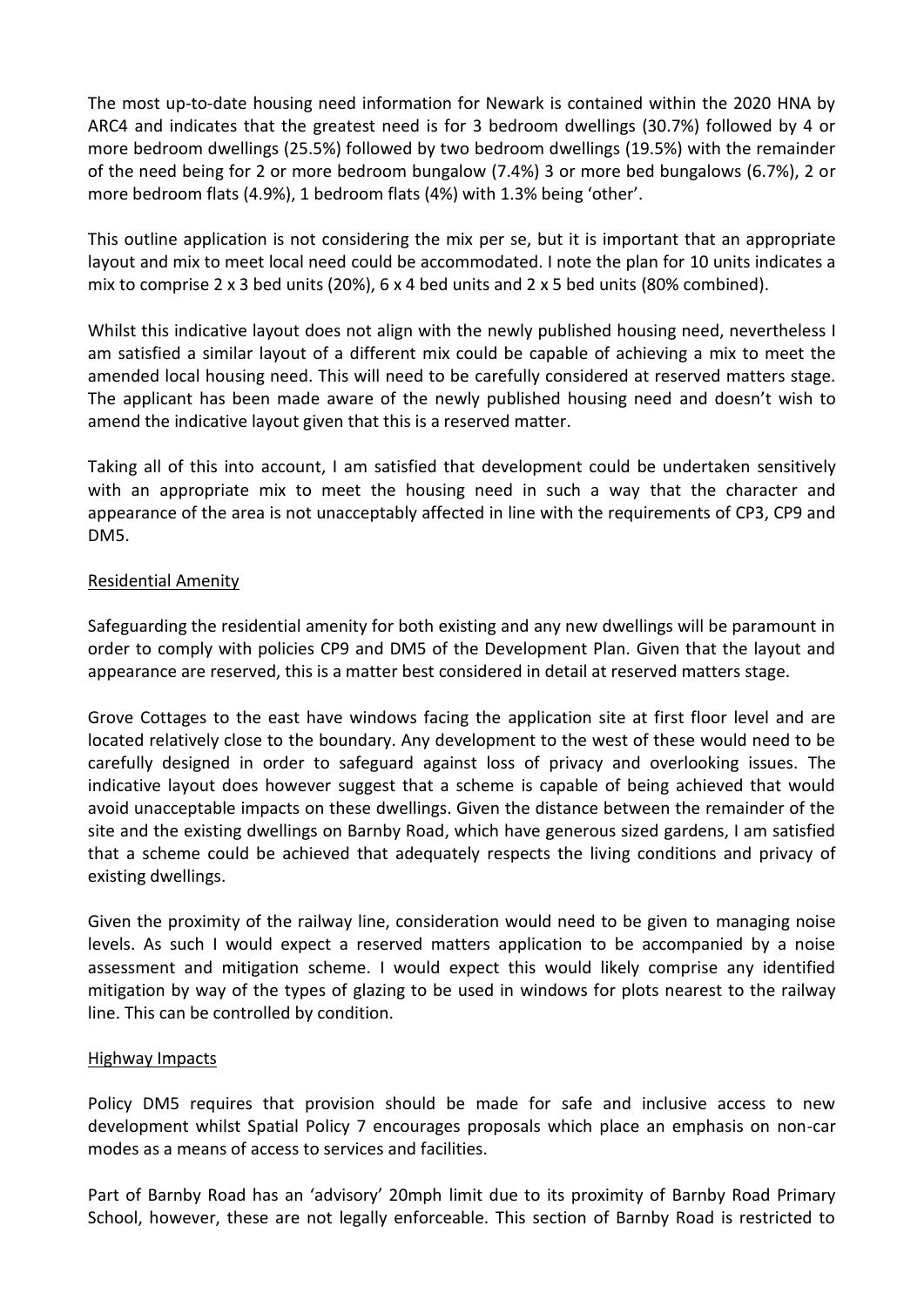30mph. The proposal seeks to take access from the eastern side of the frontage and would provide access and egress for all 17 units. Appropriate visibility splays at the access point have now been demonstrated such that vehicles emerging could do so safely.

NCC Highways Authority in their response have raised some issues with the internal road layout in that vehicle tracking information would need to be submitted as well as internal footways. As the layout is not for formal consideration however, these are matters that can be resolved at reserved matters stage. NCC Highways raise no objections to the proposed new access to the site subject to conditions which are included within the recommendation section albeit some have been amended for clarity and to ensure they pass the tests of the NPPF.

Parking is a matter best considered at reserved matters stage but it is anticipated that the offstreet parking quantums are capable of being met on site without risk of leading to on-street parking elsewhere.

The comments by residents of the proximity to bus stops and indeed the requirement of SP7 to minimise the need to travel and to enhance local services and facilities are noted. In order to serve the development hereby proposed (and indeed better the provision for the wider community) NCC previously requested a developer contribution towards bus stop infrastructure on Barnby Road. The requested £13,000 would go towards provision of new bus stops for both Newark and Lincoln bound routes. I consider this request to be reasonable and it would assist with compliance with SP7 in terms of mitigation and in terms of sustainability.

There are no reasons to resist the application on highway safety grounds.

### Flooding and Drainage

Core Policy 9 requires developments to be pro-actively manage surface water and Policy DM5 builds upon this requiring developments to include, where possible, appropriate surface water treatments in highway designs and Sustainable Drainage Systems.

The site lies within Flood Zone 1 (at lowest risk of flooding) according to the EA Flood Maps albeit is in an area identified as being prone to surface water flooding.

The application has been accompanied by Flood Risk Assessment and Drainage Strategy to show how both surface water would be managed and foul sewage would be disposed of given the lack of pubic sewers along Barnby Road and the failure of infiltration testing to sufficiently drain surface water away.

The strategy proposes a foul pumping station to the site frontage (indicatively located behind the existing frontage trees (which are to be retained and are now protected) which would pump waste south to a public sewer on London Road in Balderton via the Highfields School site referred to in the site history section of this report.

The surface water drainage strategy comprises a system of surface water sewers (tanks are indicatively shown under the gardens of plots to the west of the site) that will collect run off from the developable area, drain into an existing pond to the west as well as permeable paving below parking areas and some of the un-adopted private driveways. The scheme has been designed so as not to increase flood risk elsewhere.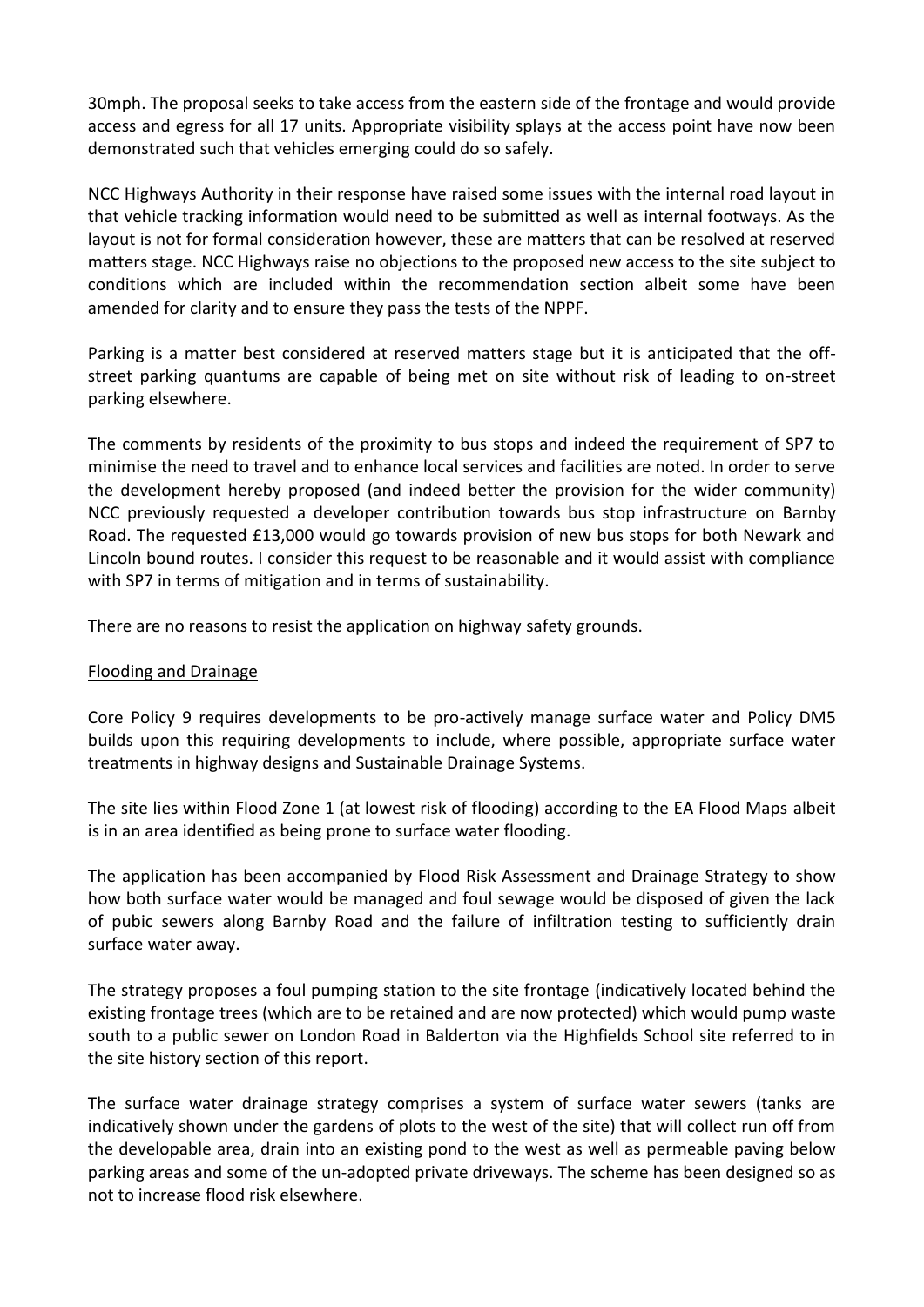Members may note that as with both previous schemes NCC LLFA have raised concern that there is currently no viable means of draining surface water from the site. This is because the drainage strategy relies on land not within the application site nor within land currently within the applicant's control. Officers have been advised by the LLFA that if this were resolved, there would be no reason to object to the drainage strategy otherwise.

The applicant has been in negotiations with the relevant third party land owners to secure this drainage route and there appears to be an informal agreement in principle/progress on this matter. The agent has confirmed they have absolute confidence this agreement can be secured but that solicitors won't be instructed until there is a resolution to grant. This is a matter that can be dealt with through an appropriate s106 legal agreement (thus within the Council's control) which the third party land owners would need to enter into requiring the drainage strategy to be undertaken before any development takes place on site. This would need to be in place before any planning permission is granted.

If the relevant land owners/parties do not join in to the agreement within a reasonable timeframe (I would suggest a long stop date of four months from the date of committee) the application should be refused on the grounds that the scheme is unable to provide satisfactory surface water drainage scheme. This is included within the recommendation to you, set out below.

It is worthwhile noting that the drainage route across the third party land would require an easement over which no built development could take place. However no planning permission currently exists on this land (see the site history section of this report - planning permission has been refused and dismissed on appeal for major housing schemes on land at Highfields School) and the land owners are aware of this so as not to blight any future plans for the site.

The drainage strategy would require its ongoing maintenance to be put into the control of an appropriate management company which can be secured by s106 agreement. Subject to a reserved matters approval being developed in accordance with the strategy, which can be secured by the s106 agreement, I am satisfied that the proposal would accord with the policy requirements. It should also be noted that the Environment Agency raise no objection to the proposal.

### Impacts on Trees and Landscaping

The starting point for development is that trees and features such as hedgerows should be retained where possible as set out in CP12 and DM5.

There are a number of trees and hedgerows within the site. As such an Arboricultural Report and Impact Assessment has been submitted in support of the application. This identifies 40 trees and 8 groups of trees and hedges as being present on site. The majority of these trees are graded as C quality (low to average), 2 are U graded (poor trees) and 9 are B graded (good quality and life expectancy). The most significant trees are two early mature Cherry trees (T4 and T5) located at the site frontage which are B graded and now protected by preservation order. These are shown to be retained on the indicative layout plan which is welcomed. The other good quality trees are all located around the periphery of the site and are indicated as being retained.

A number of trees (C and U graded) mainly to the rear of the existing outbuildings would likely need to be removed to facilitate the development shown. It is possible that a less intense development could see more of the trees retained albeit some of the C graded trees will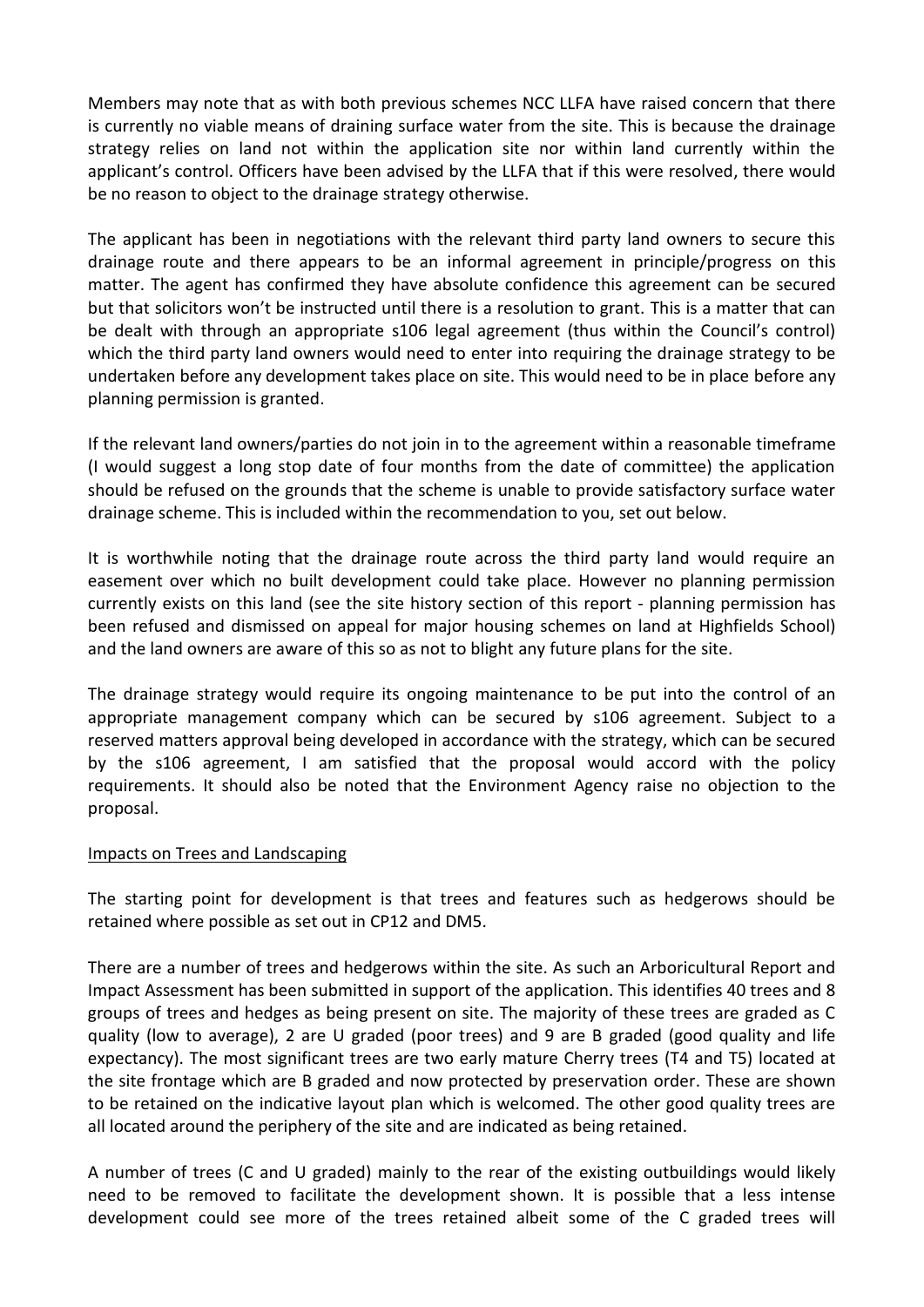ultimately not be worthy of on-going protection. The blanket Tree Preservation Order that was initially made to protect the trees pending assessment by our independent tree consultant has now been amended to include only the trees to the site frontage. However this is not to say that other trees will be not be retained; indeed it appears to be the applicant's intention to retain the majority of the trees.

The Council's tree consultant has raised no objection subject to conditions.

Having considered the outline nature of the scheme and the indicative layout, notwithstanding that there are some reservations regarding the level of pruning along the boundaries (a matter which can be dealt with by the reserved matters application), I consider that a layout similar to that presented would be acceptable in terms of the impact on trees. It would be necessary to require mitigation and compensation for lost trees with replacement planting which could be secured via a condition at reserved matters stage.

### Ecological Impacts

The site itself has the potential to provide habitat for wildlife and as such the application was supported by an Ecological Appraisal and further surveys and strategies have been provided upon request. These remain up to date.

CP12 (Biodiversity and Green Infrastructure) seeks to conserve and enhance biodiversity whilst Policy DM7 specifies that: "On sites of regional or local importance, including previously developed land of biodiversity value, sites supporting priority habitats or contributing to ecological networks, or sites supporting priority species, planning permission will only be granted where it can be demonstrated that the need for the development outweighs the need to safeguard the nature conservation value of the site. All development proposals affecting the above sites should be supported by an up-to date ecological assessment, involving a habitat survey and a survey for protected species and priority species listed in the UKBAP."

The scheme has been assessed against Natural England's Standing Advice.

### *Amphibians*

Common toads are recognised as being of principal importance for consideration and biodiversity under the relevant legislation and are listed as a priority species in the UK Biodiversity Action Plan, which is material for planning decisions.

A common toad migratory route and toad patrol access is located c400m to the north-west of the site. A further migratory route to Balderton Lake is located 900m to the south-west. Therefore upon request, an amphibian mitigation strategy has been submitted which seeks to mitigate any impacts upon local populations of amphibians.

The submitted mitigation strategy sets out that ground clearance would need to be undertaken at a suitable time of the year (either early spring/late autumn or during winter) to decrease the likelihood of amphibians being present on site. If clearance is undertaken in active season, this would be undertaken east to west to direct toads towards suitable habitat. A number of precautions are also recommended. The mitigation strategy is acceptable (NWT have raised no objection to this) and provided the development proceeded in accordance with it, I am satisfied that adequate mitigation would have been employed. This can be subject of a condition.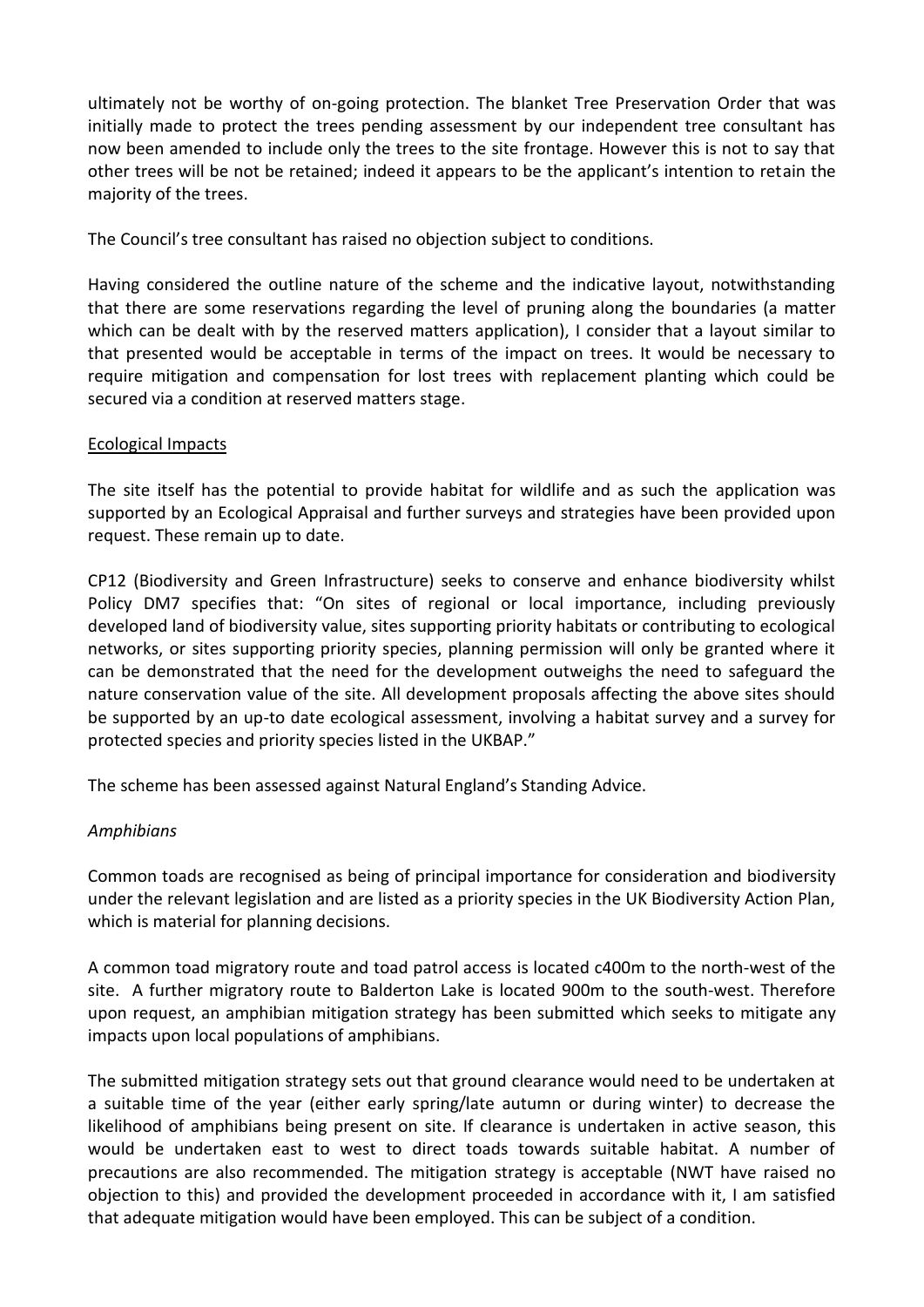### *Bats*

The ecological appraisal undertaken in 2019 identified potential for bats to utilise the site and a need for further surveys during the bat season. This has resulted in a delay to the consideration of this application in order that the appropriate surveys be carried out.

Nocturnal bat surveys have been undertaken in May 2020 and no bats were observed entering or leaving the existing building on site and bat activity within the vicinity of the site was low, with two bats observed foraging in an adjacent garden during the emergence survey and only one bat noted as being in the vicinity during the dawn survey. The findings therefore suggest that bats should not be a constraint to the development. However demolition would need to proceed with caution and any delays of longer than 12 months would require a repeat survey given the transient nature of bats. I am satisfied that this could be controlled and suitably mitigated with an appropriately worded condition. Other mitigation in the form of retaining trees along the periphery of the site is recommended and low level lighting should be employed to prevent any unnecessary light spill on adjacent habitats.

### *Badgers and Reptiles*

No evidence of badgers or reptiles on the site was found and there is a lack of suitable areas and habitat for badger sett creation or habitat suitable for reptiles in the area. No mitigation is therefore necessary.

### Breeding Birds

Existing hedgerows, trees and scrub on site offer resources for breeding birds which would have a minor negative impact but mitigation in the form of avoiding clearance during breeding season would afford some protection.

### Great Crested Newts

Some habitat suitable for GCN was noted within the site albeit no breeding ponds are present and its isolation from potential breeding sites by roads were considered a barrier to movement. The ballast pit 200m from the site is unlikely to be suitable for GCN and no mitigation is considered necessary.

### *Ecological Enhancements*

In line with the requirements of the Development Plan and the NPPF, consideration of how the scheme would contribute towards habitat creation and improvement has been considered.

The ecologist recommends that grassland areas within the development should be seeded using a species rich meadow or neutral grassland seed mix in preference to a species poor amenity grassland seed.

Existing unmanaged hedgerows could be managed and enhanced by being gapped up using native species that provide fruit and nectar sources for birds, small mammals and insects. Suggested species include holly, hazel Corylus avellana, field maple Acer campestre and elder. This planting will improve the diversity and structure of the hedgerow. In addition, the hedgerow could be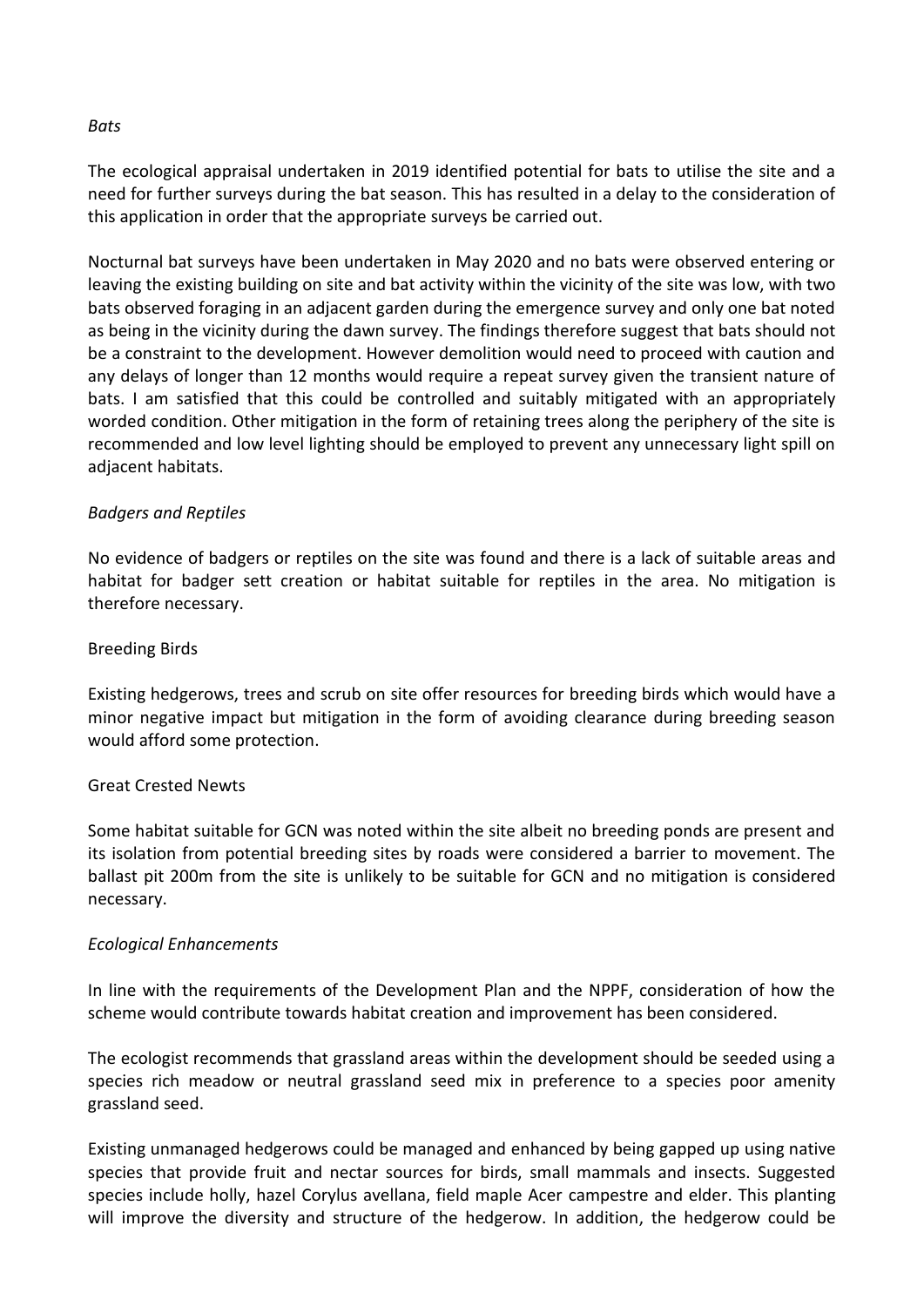extended along the rest of the southern site boundary and along the western boundary both of which are currently delineated by a wire fence. This would improve the wildlife corridor across the site and buffer the site from the grassland to the south and west. Other recommendations were also suggested are best considered at reserved matters stage.

It is noted that NWT raise no objection to the scheme now that the additional mitigation strategy for amphibians has been received. Subject to a number of conditions to safeguard the ecological interest of the site and to secure enhancements, I consider that the scheme is acceptable and complies with the Development Plan.

### Developer Contributions

Spatial Policy 6 and Policy DM3 set out the approach for delivering the infrastructure necessary to support growth. They states that infrastructure will be provided through a combination of the Community Infrastructure Levy, developer contributions and planning obligations and where appropriate funding assistance from the District Council. It is critical that the detailed infrastructure needs arising from development proposals are identified and that an appropriate level of provision is provided in response to this. The Developer Contributions and Planning Obligations SPD provides the methodology for the delivery of appropriate infrastructure.

Contributions required by this development are set out below. For the avoidance of doubt the applicant has agreed to these being secured through a section 106 agreement.

### *Affordable Housing*

No affordable housing is required for a scheme of 10 units; Core Policy 1 is clear that the requirement relates to schemes of 11 or more dwellings.

### *Public Open Space (Provision for children and young people)*

Applicable to scheme of ten or more dwellings, this application would ordinarily need to make provision for on-site public open space at 18m² per dwelling as set out in the Developer Contributions SPD. However I would not expect this to be provided on site given its modest size and instead would expect that a financial contribution should be provided in lieu of this which would be spent to upgrade the existing parks in the area. This is based on £927.26 per dwelling based on 2016 indexation (which would need to be uplifted).

### *Community Facilities*

Community facilities are defined as including Community Halls, Village Halls, Indoor areas for sport, physical activity, leisure and cultural activity and Halls related to places of worship. The Council's SPD provides where existing infrastructure exists or where small scale developments do not warrant new infrastructure, a contribution may be appropriate to support the existing infrastructure such as a village or community hall or other community asset. It goes on to say that 'it is further recognised that some community facilities are not fulfilling their potential to meet the needs of residents and thus may appear to be underused. In such circumstances qualitative improvements to such facilities would increase their ability to make a positive contribution to meeting the needs of the community.'

The site itself is too small to provide community facilities on it and therefore any additional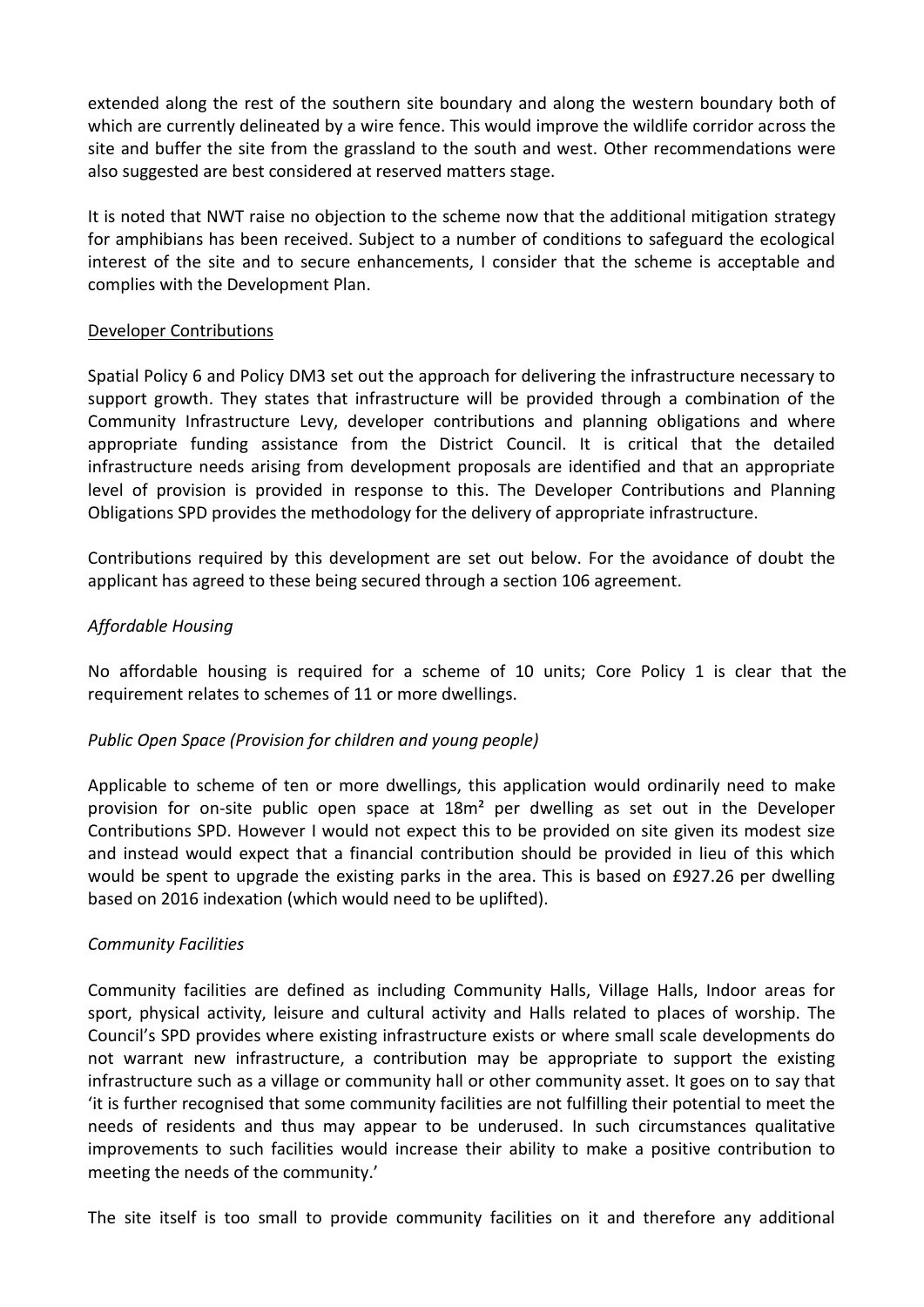pressure upon community facilities that this scheme would place upon the community should be met off-site by way of a financial contribution. This contribution is triggered at 10 units or more and therefore a financial contribution toward community facilities which is based on £1,384.07 (figure from SPD but indexed at 2016) per dwelling is sought.

### *Primary Education*

The Developer Contributions and Planning Obligations SPD indicates that development of 10 or more dwellings which generate a need for additional primary school places will be secured via a legal agreement. The number of primary places required is based on a formula of no. of dwellings x 0.21 to establish the number of child places required. The Local Education Authority have confirmed there is existing capacity available to accommodate occupiers of the dwellings and therefore no education contribution is necessary. In terms of secondary education, the development would be covered under CIL regulations.

### Other Matters

NCC have now advised that the site has a high archaeological potential and say that the RCHME identified the Line of Circumvallation as running through the site in their volume on the Civil War siegeworks of Newark. There has been limited opportunities of identifying this earthwork, which would probably be of national significance once firmly located. The County Council strongly recommend that if planning permission is granted this should be conditional upon a scheme of archaeological mitigation which is captured within the conditions set out below.

### Planning Balance and Conclusions

The site lies within the defined built up part of Newark, where the principle of residential development is acceptable in accordance with the spatial strategy.

I have concluded that the quantum of up to 10 dwellings could be accommodated on site without unacceptable harm to the character, appearance or density of the area and that this could be achieved whilst retaining the best quality trees. The ecological value of the site, with appropriate mitigation strategies in place secured by conditions, would be safeguarded and enhanced overall.

The applicant has demonstrated there is a safe means of vehicular access from Barnby Road with appropriate visibility splays and subject to relevant parties entering into a s106 agreement an acceptable means of draining the site for both surface water and foul sewage can be achieved.

I am also satisfied that an appropriate housing mix could be secured and that the pressure on infrastructure (such as bus services, community facilities etc) from the development could be mitigated by developer contributions to enhance existing local facilities. The living conditions of existing residents could be safeguarded with a carefully designed scheme advanced at reserved matters stage.

### **RECOMMENDATION**

**That outline planning permission is approved subject to:**

**a) the conditions and reasons shown below; and**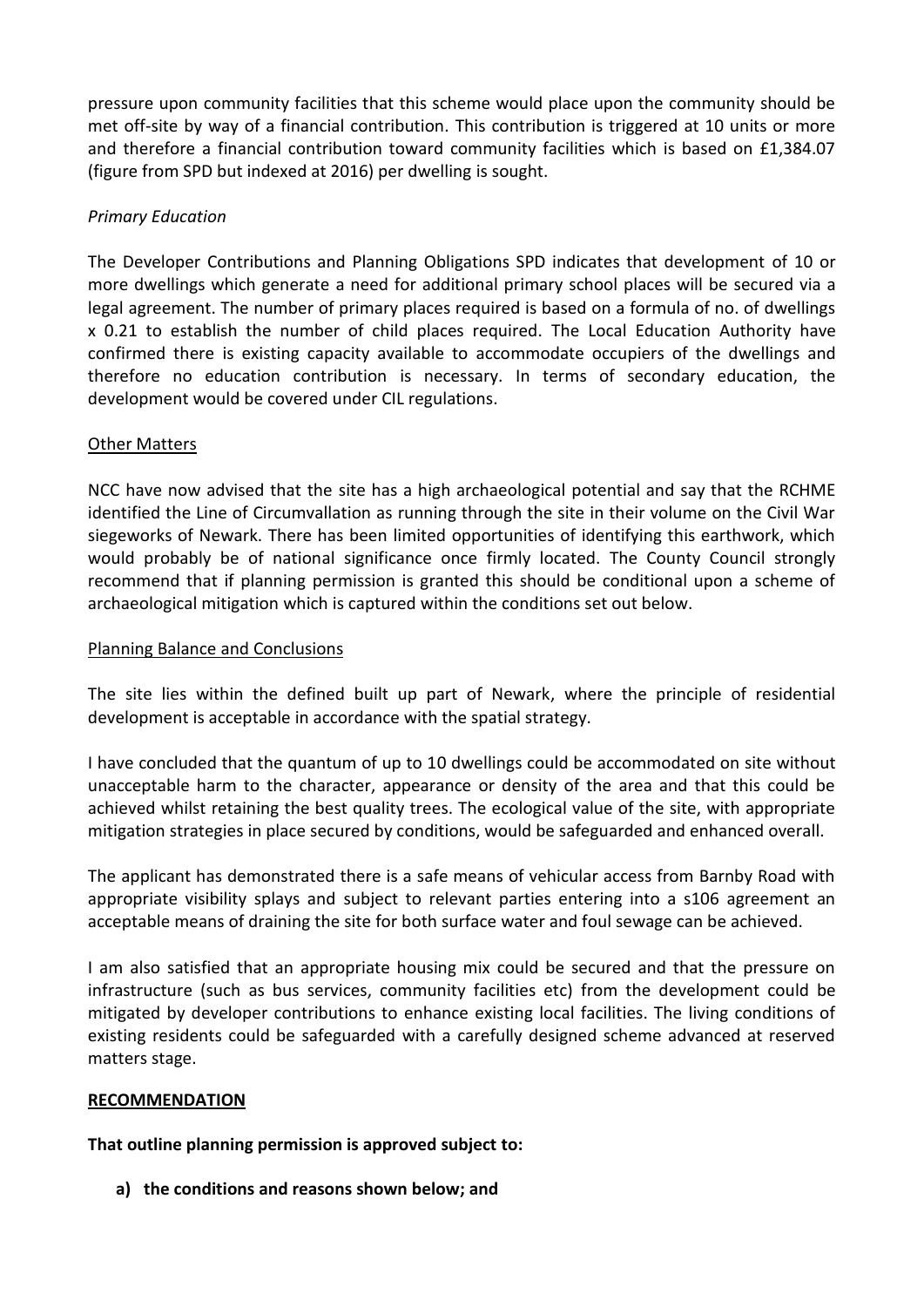b) **the completion of a section 106 legal agreement within 4 months of the date of this Planning Committee (failure to do so would result in a refusal on the grounds that the scheme fails to secure an appropriate drainage scheme and developer contributions):** 

| Summary of Matters to be secured via a s.106 Agreement |                                                |  |
|--------------------------------------------------------|------------------------------------------------|--|
| <b>Bus Stop Infrastructure</b>                         | £13,000 for 2 new bus stops on Barnby Road     |  |
| <b>Community Facilities</b>                            | £1,384.07 per dwelling (£13,840.70)            |  |
| Children's Play Space                                  | £927.26 per dwelling (£9272.60)                |  |
| SUDS/drainage features                                 | To be maintained for the lifetime of the       |  |
|                                                        | development and that drainage strategy be      |  |
|                                                        | implemented on third party land (with relevant |  |
|                                                        | land owners joining in) prior to any other     |  |
|                                                        | development being carried out on the site      |  |
| Monitoring contributions for all contributions         | As per SPD                                     |  |
| will also be sought along with appropriate             |                                                |  |
| standard triggers for all                              |                                                |  |

# Conditions

### 01

Application for approval of reserved matters shall be made to the local planning authority not later than three years from the date of this permission.

The development hereby permitted shall begin not later than two years from the date of approval of the last of the reserved matters to be approved.

Reason: To comply with the requirements of Section 51 of the Planning and Compulsory Purchase Act 2004.

### 02

Details of the appearance, landscaping, layout and scale (hereinafter called 'the reserved matters') shall be submitted to and approved in writing by the Local Planning Authority before any development begins and the development shall be carried out as approved.

Reason: This is a planning permission in outline only and the information required is necessary for the consideration of the ultimate detailed proposal.

# 03

No development shall be commenced until a scheme for archaeological mitigation has been submitted to and approved in writing by the Local Planning Authority. The approved scheme shall be carried out by a qualified archaeologist or archaeological body approved by the Local Planning Authority. Unless otherwise agreed in writing by the Local Planning Authority, within 3 months of completion of the excavation works, a summary report shall be submitted to The Local Planning Authority and the results of the 'Watching Brief' shall also be made available for inclusion in the archive of information of Nottinghamshire County Council's ' Sites and Monuments Record'.

Reason: To ensure that satisfactory account is taken of the high potential archaeological interest of the site.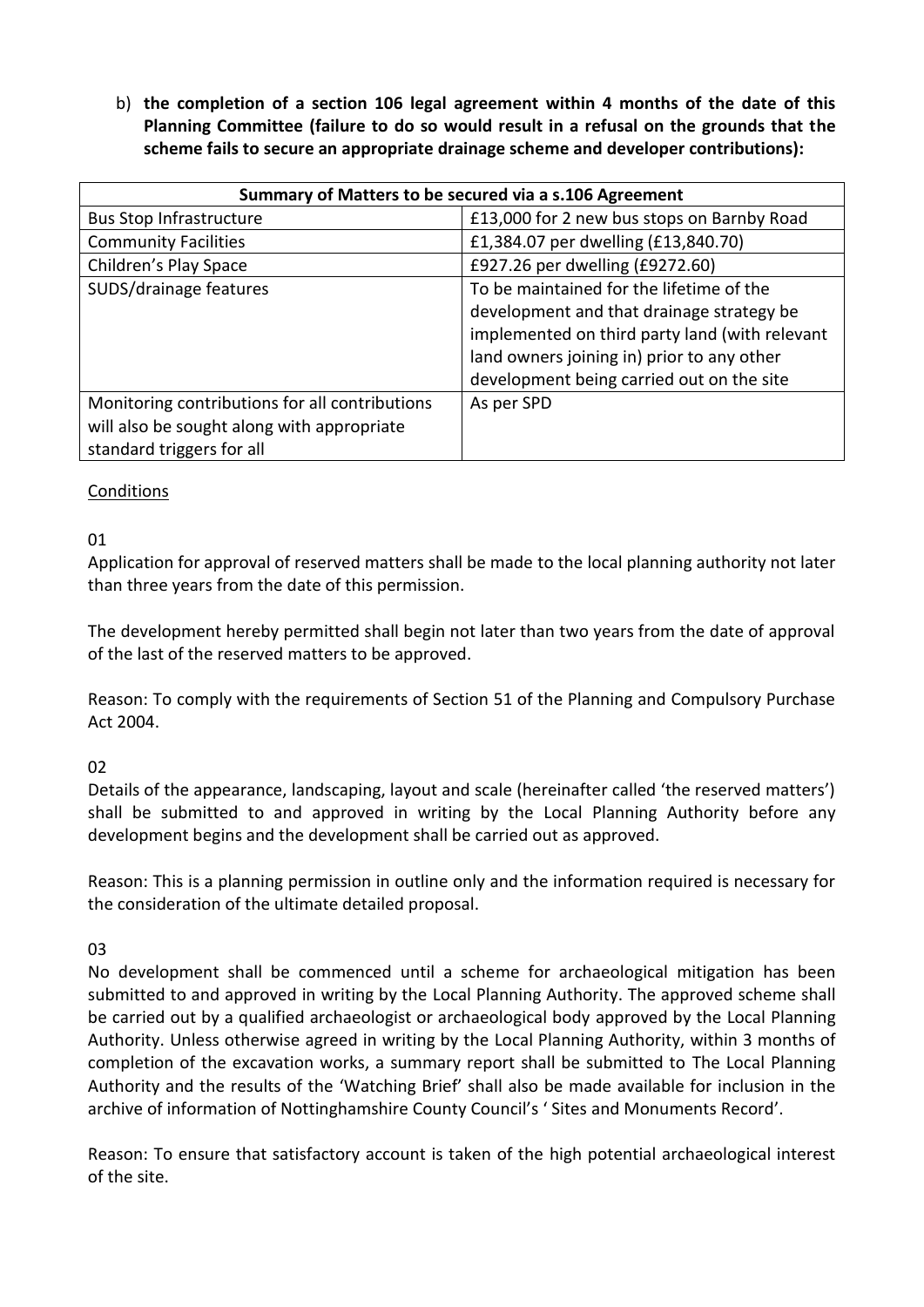Any reserved matters application pursuant to this outline consent shall either be accompanied by a new Arboricultural Impact Assessment or be made in accordance with the Arboricultural Impact Assessment by AWA Tree Consultants (dated November 2019) and in either case shall be accompanied by an Arboricultural Method Statement (AMS) which shall include:

a. A plan showing details and positions of the ground protection areas.

b. Details and position of protection barriers.

c. Details and position of underground service/drainage runs/soakaways and working methods employed should these runs be within the designated root protection area of any retained tree/hedgerow on or adjacent to the application site.

d. Details of any special engineering required to accommodate the protection of retained trees/hedgerows (e.g. in connection with foundations, bridging, water features, hard surfacing).

e. Details of construction and working methods to be employed for the installation of drives and paths within the root protection areas of any retained tree/hedgerow on or adjacent to the application site.

f. Details of working methods to be employed with the demolition of buildings, structures and surfacing within or adjacent to the root protection areas of any retained tree/hedgerow on or adjacent to the application site.

g. Details of any scaffolding erection and associated ground protection within the root protection areas

h. Details of timing for the various phases of works or development in the context of the tree/hedgerow protection measures.

All works/development shall be thereafter be carried out in full accordance with the approved AMS.

Reason: To ensure that existing trees and hedges to be retained are protected, in the interests of visual amenity and nature conservation.

# 05

The following activities must not be carried out under any circumstances.

a. No fires to be lit on site within 10 metres of the nearest point of the canopy of any retained tree/hedgerow on or adjacent to the proposal site.

b. No equipment, signage, fencing etc shall be attached to or be supported by any retained tree on or adjacent to the application site,

c. No temporary access within designated root protection areas without the prior written approval of the District Planning Authority.

d. No mixing of cement, dispensing of fuels or chemicals within 10 metres of any retained tree/hedgerow on or adjacent to the application site.

e. No soak-aways to be routed within the root protection areas of any retained tree/hedgerow on or adjacent to the application site.

f. No stripping of top soils, excavations or changing of levels to occur within the root protection areas of any retained tree/hedgerow on or adjacent to the application site.

g. No topsoil, building materials or other to be stored within the root protection areas of any retained tree/hedgerow on or adjacent to the application site.

h. No alterations or variations of the approved works or protection schemes shall be carried out without the prior written approval of the District Planning Authority.

04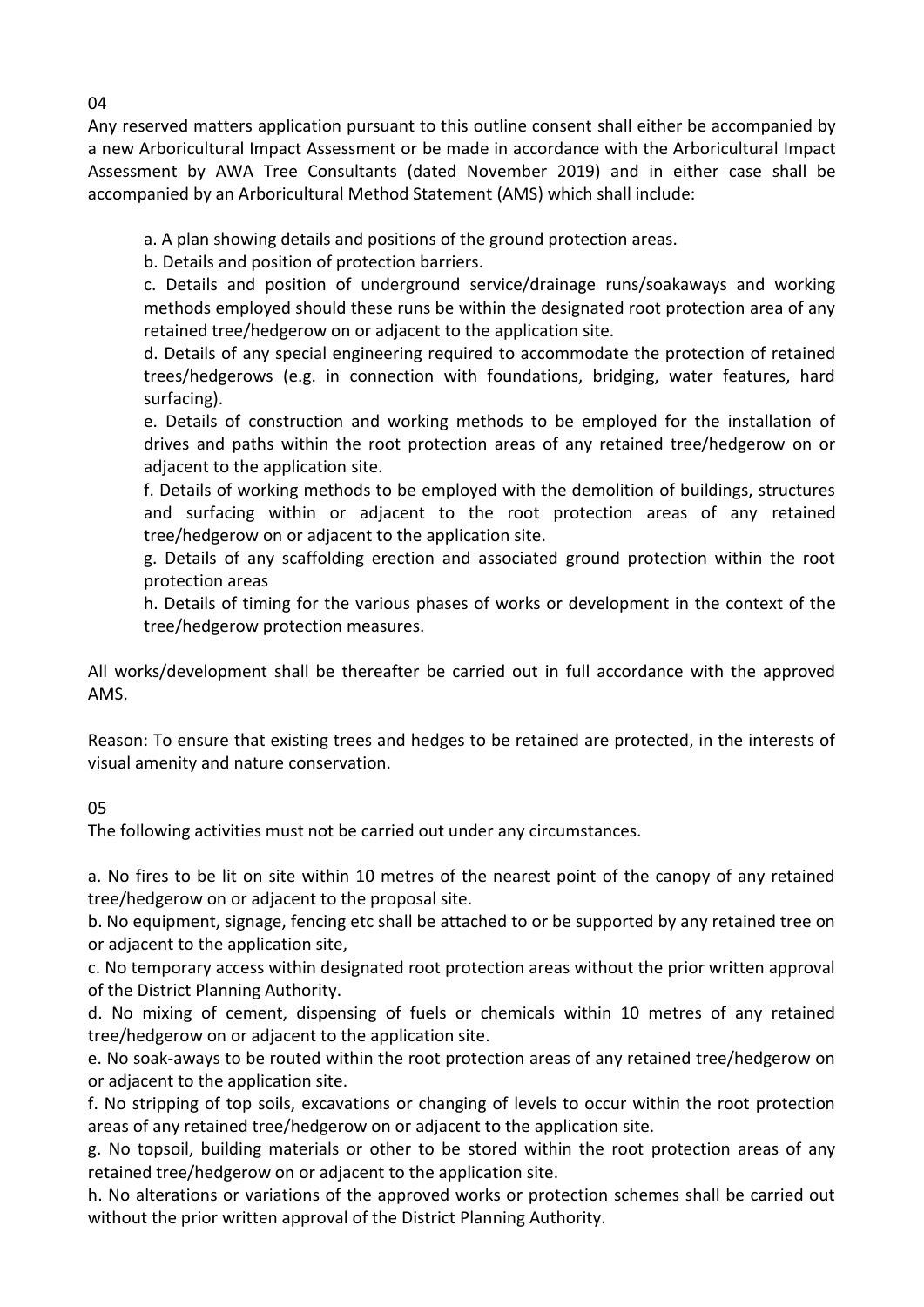Reason: To ensure that existing trees and hedges to be retained are protected, in the interests of visual amenity and nature conservation.

06

No site clearance, hedge or tree that is to be removed as part of the development hereby permitted shall be lopped, topped, felled or otherwise removed during the bird nesting period (beginning of March to end of August inclusive).

Reason: To ensure that adequate provision is made for the protection of nesting birds on site.

07

The development shall proceed in full accordance with the Amphibian Mitigation Strategy dated May 2020 by JJH Consulting Ltd.

Reason: In order to afford adequate protection to amphibians.

08

Unless the bungalow is demolished before  $18<sup>th</sup>$  May 2021, no demolition shall take place until repeat bat surveys are undertaken by a suitably qualified ecologist or organization and details of the findings and any required mitigation strategy have been submitted to and approved in writing by the Local Planning Authority. The demolition shall thereafter be undertaken in line with the agreed mitigation scheme.

Reason: In line with the recommendations of the Supplementary Bat Report undertaken by JJH Consulting Ltd in the interests of protecting bats that could be present on site.

09

Prior to first occupation of any dwelling hereby approved, a Habitat Creation and Enhancement Scheme (HCES) shall be submitted to and approved in writing by the Local Planning Authority. This scheme should build upon the ecological and arboricultural reports submitted with the outline permission and shall contain details of long term management plus a timetable for implementation. The approved HCES shall be implemented on site in accordance with an agreed timetable and retained for the lifetime of the development.

Reason: In the interests of maintaining and enhancing biodiversity.

010

Prior to first occupation of any dwelling hereby approved, details of any external lighting shall be submitted to and approved in writing by the Local Planning Authority. The details shall include location, design, levels of brightness and beam orientation, together with measures to minimise overspill and light pollution for nocturnal wildlife and amenity such as low level lighting. The approved external lighting scheme shall thereafter be carried out in accordance with the approved details and the measures to reduce overspill and light pollution retained for the lifetime of the development unless otherwise agreed in writing by the local planning authority.

Reason: In the interests of visual and residential amenity and nocturnal wildlife such as bats.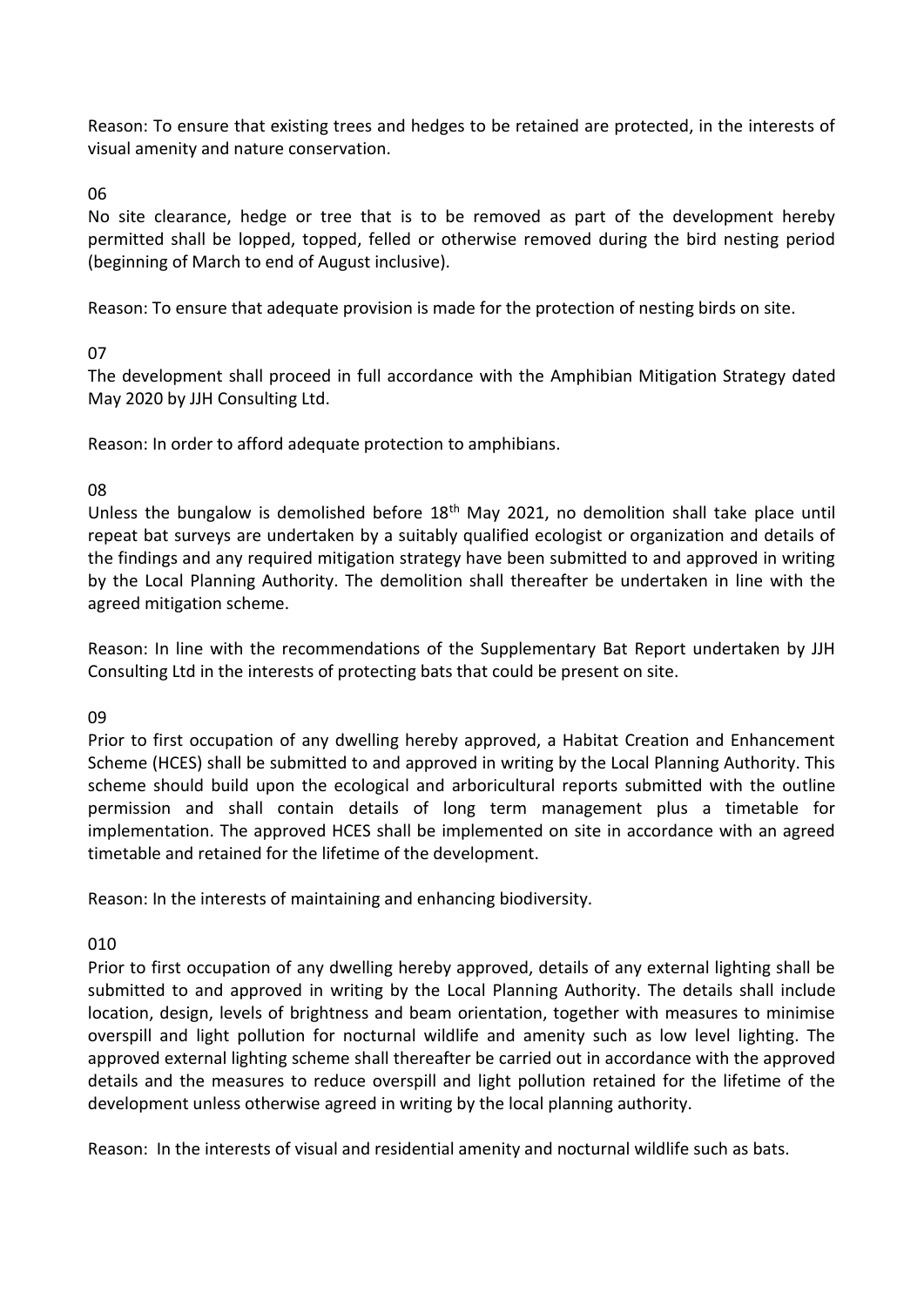# 011

Prior to commencement of any development, the formal written approval of the Local Planning Authority is required with regard to road layout, parking and turning facilities, street lighting, structures, and drainage (hereinafter referred to as reserved matters). All details submitted to the Local Planning Authority for approval shall comply with the County Council's current Highway Design and Parking Guides and shall be implemented as approved.

Reason: To ensure the development is constructed to adoptable standards.

# 012

No part of the development hereby permitted shall be brought into use until the access to the site show on drawing no. 1506G/001 rev. D, titled: Site Block Plan, dated November 2019 has been completed and surfaced in a bound material for a minimum distance of 5 metres behind the highway boundary with 6.0m radius kerbs on both sides of the access.

Reason: To enable vehicles to enter and leave the public highway in a slow and controlled manner and in the interests of general highway safety.

# 013

No part of the development hereby permitted shall be brought into use until the new footway fronting the site along Barnby Road has been designed and installed along the whole width of the site's frontage, to the width of the area from the back of the carriageway to the site's boundary, with no planting permitted in this area in accordance with details to be first submitted to and approved in writing by the Local Planning Authority. The development shall thereafter be constructed in accordance with the approved details.

Reason: In the interest of pedestrian and general highway safety.

# 014

No part of the development hereby permitted shall be brought into use until a new pedestrian dropped kerb crossing has been provided on Barnby Road, as shown for indicative purpose only on drawing no. 1506G/001 rev. D, titled: Site Block Plan, dated November 2019, in accordance with details to be first submitted to and approved in writing by the Local Planning Authority.

Reason: In the interest of pedestrian safety and to promote sustainable travel.

# 015

No part of the development hereby permitted shall be brought into use until the visibility splays of 2.4m x 43m are provided in accordance with details to be first submitted and approved in writing by the Local Planning Authority. The area within the visibility splays referred to in this Condition shall thereafter be kept free of all obstructions, structures or erections exceeding 0.6m in height.

Reason: To afford adequate visibility at the access to cater for the expected volume of traffic joining the existing highway network and in the interests of general highway safety.

# 016

No part of the development hereby approved shall commence until a detailed surface water drainage scheme based on the principles set forward by the approved Dice Flood Risk Assessment (FRA) ref 100334/LD/November-19/01 Rev A and Drainage Strategy dwg. Ref 100334 01 0500 01, has been submitted to and approved in writing by the Local Planning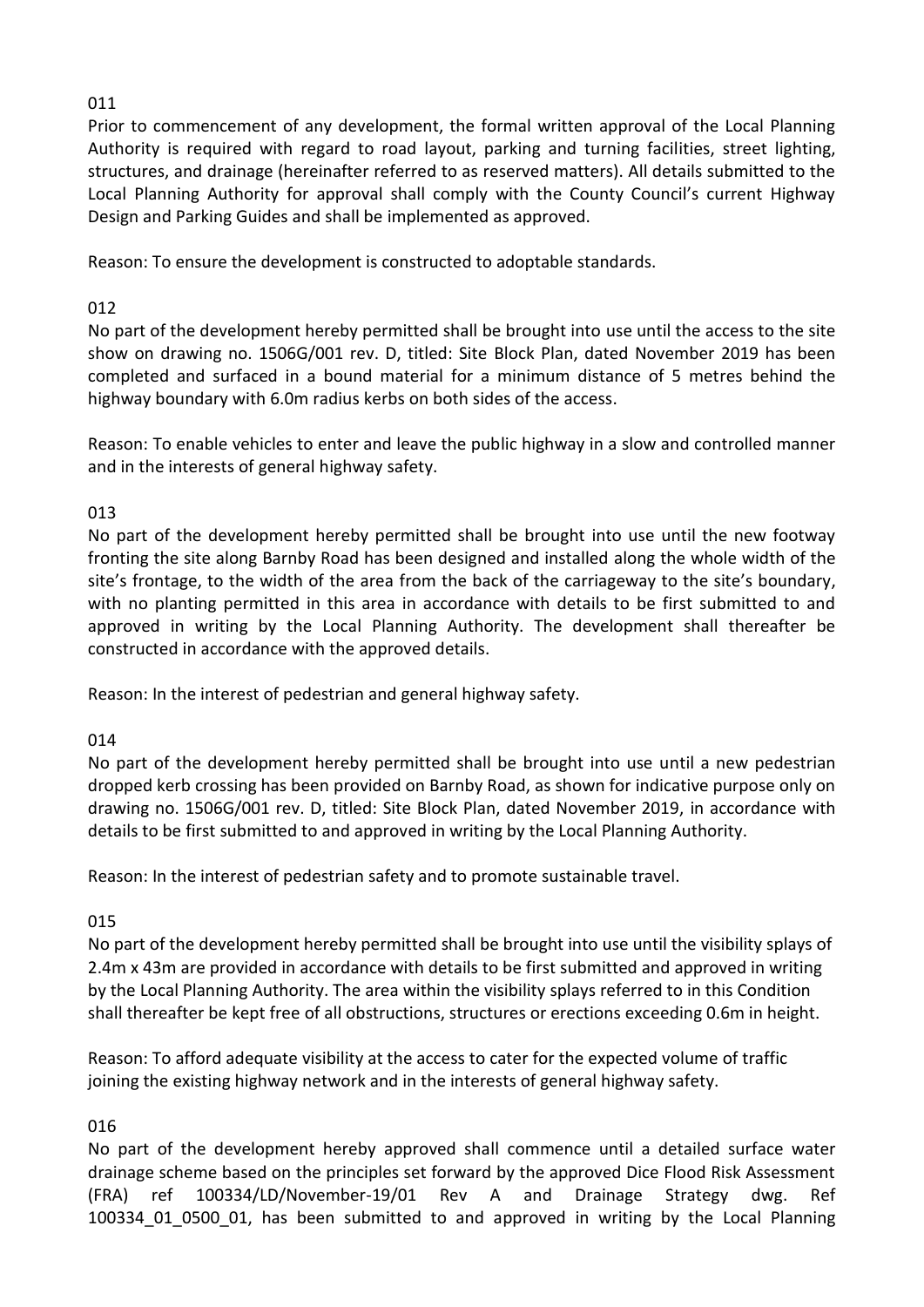Authority. The scheme shall be implemented in accordance with the approved details prior to completion of the development. The scheme to be submitted shall:

- Demonstrate that the development will use SuDS throughout the site as a primary means of surface water management and that design is in accordance with CIRIA C753. (note at present the proposals do not demonstrate this requirement)
- Limit the discharge rate generated by all rainfall events up to the 100 year plus 40% (for climate change) critical rain storm 5 l/s rates for the developable area.
- Provide detailed design (plans, network details and calculations) in support of any surface water drainage scheme, including details on any attenuation system, and the outfall arrangements. Calculations should demonstrate the performance of the designed system for a range of return periods and storm durations inclusive of the 1 in 1 year, 1 in 2 year, 1 in 30 year, 1 in 100 year and 1 in 100 year plus climate change return periods.
- For all exceedance to be contained within the site boundary without flooding new properties in a 100year+40% storm.
- Evidence of how the on-site surface water drainage systems shall be maintained and managed after completion and for the lifetime of the development to ensure long term

Reason*:* A detailed surface water management plan is required to ensure that the development is in accordance with NPPF and local planning policies. It should be ensured that all major developments have sufficient surface water management, are not at increased risk of flooding and do not increase flood risk off-site.

# 017

The submission of any reserved matters application pursuant to this outline consent shall be accompanied by an up to date Noise Assessment to be undertaken by a suitably qualified person or company. This shall include background noise modelling data where appropriate and where necessary, a Noise Mitigation Scheme shall be submitted to and approved in writing by the Local Planning Authority which considers noise arising from the railway in close proximity to the site and how this can be mitigated for the proposed occupiers of the dwellings hereby approved. The approved scheme shall be implemented on site prior to first occupation of any dwelling subject of the reserved matters application.

Reason: To ensure that noise levels, specifically from the railway line and level crossing are appropriately mitigated and that the mitigation measures are implemented in a timely manner in the interests of residential amenity.

# Notes to Applicant

# 01

This application should be read in conjunction with the section 106 legal agreement which secures a range of contributions to mitigate the impacts of the development.

# 02

Network Rail advice of the following:

# *Barnby Level Crossing*

The site entrance will be in proximity to Barnby Level Crossing which has in excess of 250 trains a day crossing through, many at high speed (125mph). The Signaller at the location from where the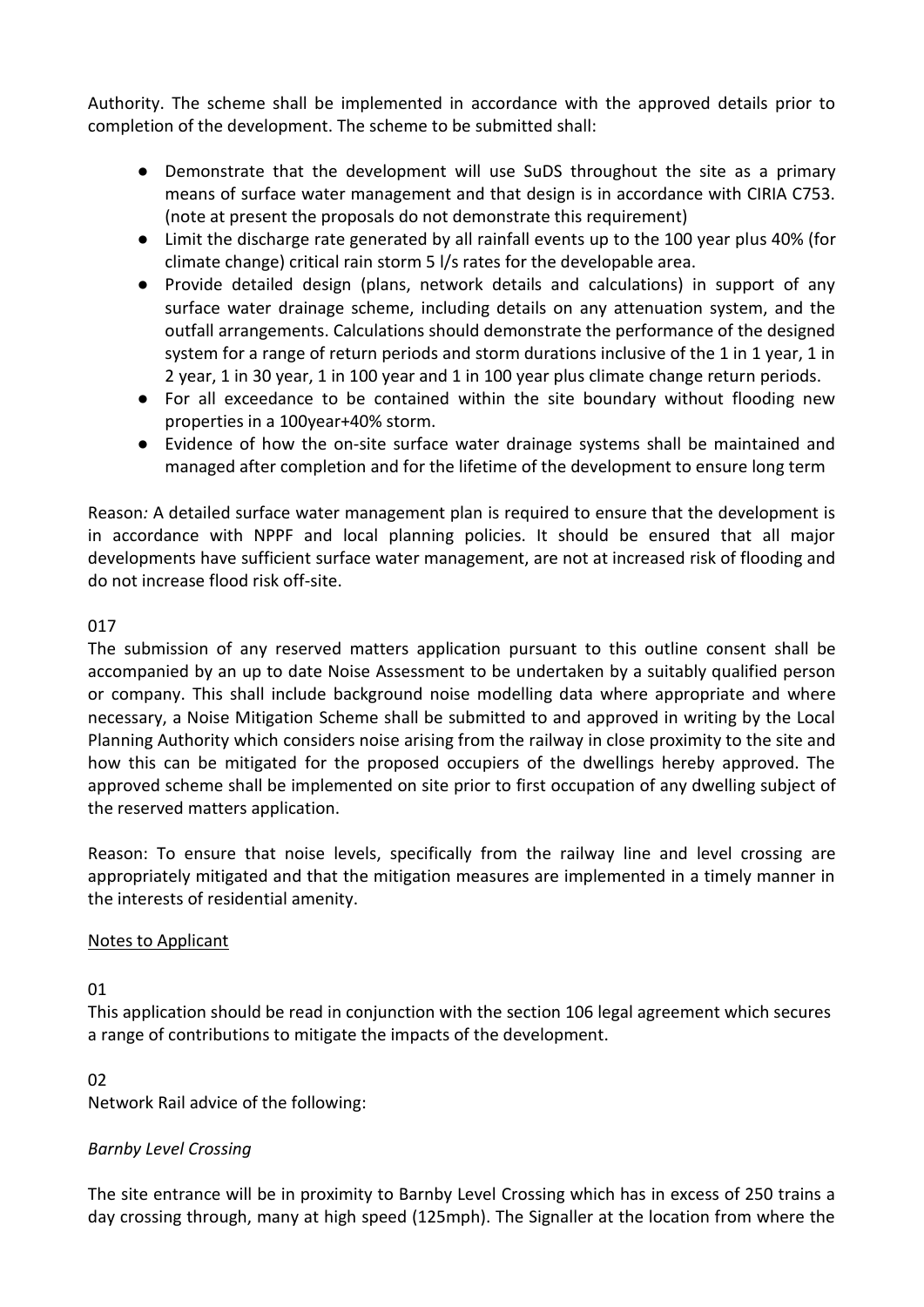crossing is controlled has an obligation to initiate the Barrier Lowering Sequence in sufficient time (at least three minutes) ahead of the arrival of a train at the crossing without compromising its punctuality at maximum operating line speed.

The safety of railway level crossings and of all crossing users is of paramount importance to us. We would ask that level crossing safety leaflets are included in information/welcome packs provided to the new homeowners at the site. These can be provided by ourselves upon request from the developer. Alternatively, information is available online at [http://lxresource.co.uk/campaigns/distraction-campaign.](http://lxresource.co.uk/campaigns/distraction-campaign)

# *Access to Railway*

All roads, paths or ways providing access to any part of the railway undertaker's land shall be kept open at all times during and after the development. In particular, during construction work, the crossing must remain clear and unobstructed at all times to ensure crossing users can enter and leave the crossing area safely. Vehicles associated with works must not be parked in a way that obstructs the crossing approaches or warning signage/lights at any time.

# 03

Cadent Gas advise the following in relation to Low and Medium Pressure Assets. You may be contacted separately by our engineers regarding High/Intermediate Pressure Pipelines.

Cadent have identified operational gas apparatus within the application site boundary. This may include a legal interest (easements or wayleaves) in the land which restricts activity in proximity to Cadent assets in private land. The Applicant must ensure that proposed works do not infringe on Cadent's legal rights and any details of such restrictions should be obtained from the landowner in the first instance. If buildings or structures are proposed directly above the gas apparatus then development should only take place following a diversion of this apparatus. The Applicant should contact Cadent's Plant Protection Team at the earliest opportunity to discuss proposed diversions of apparatus to avoid any unnecessary delays. If any construction traffic is likely to cross a Cadent pipeline then the Applicant must contact Cadent's Plant Protection Team to see if any protection measures are required. All developers are required to contact Cadent's Plant Protection Team for approval before carrying out any works on site and ensuring requirements are adhered to. Email: plantprotection@cadentgas.com Tel: 0800 688 588

# 04

The applicant is reminded that bats are protected species and this means a criminal offence would be committed if anyone:

- Deliberately takes, injure or kill a wild bat
- Intentionally or recklessly disturbs a bat in its roost or deliberately disturb a group of bats.
- Damages or destroys a place used by bats for breeding or resting (roosts) (even if bats are not occupying the roost at the time)
- Possesses or advertises/sells/exchanges a bat of a species found in the wild in the EU (dead or alive) or any part of a bat.
- Intentionally or recklessly obstructs access to a bat roost.

05

Nottinghamshire County Council Highways Authority wish to make the applicant aware of the following: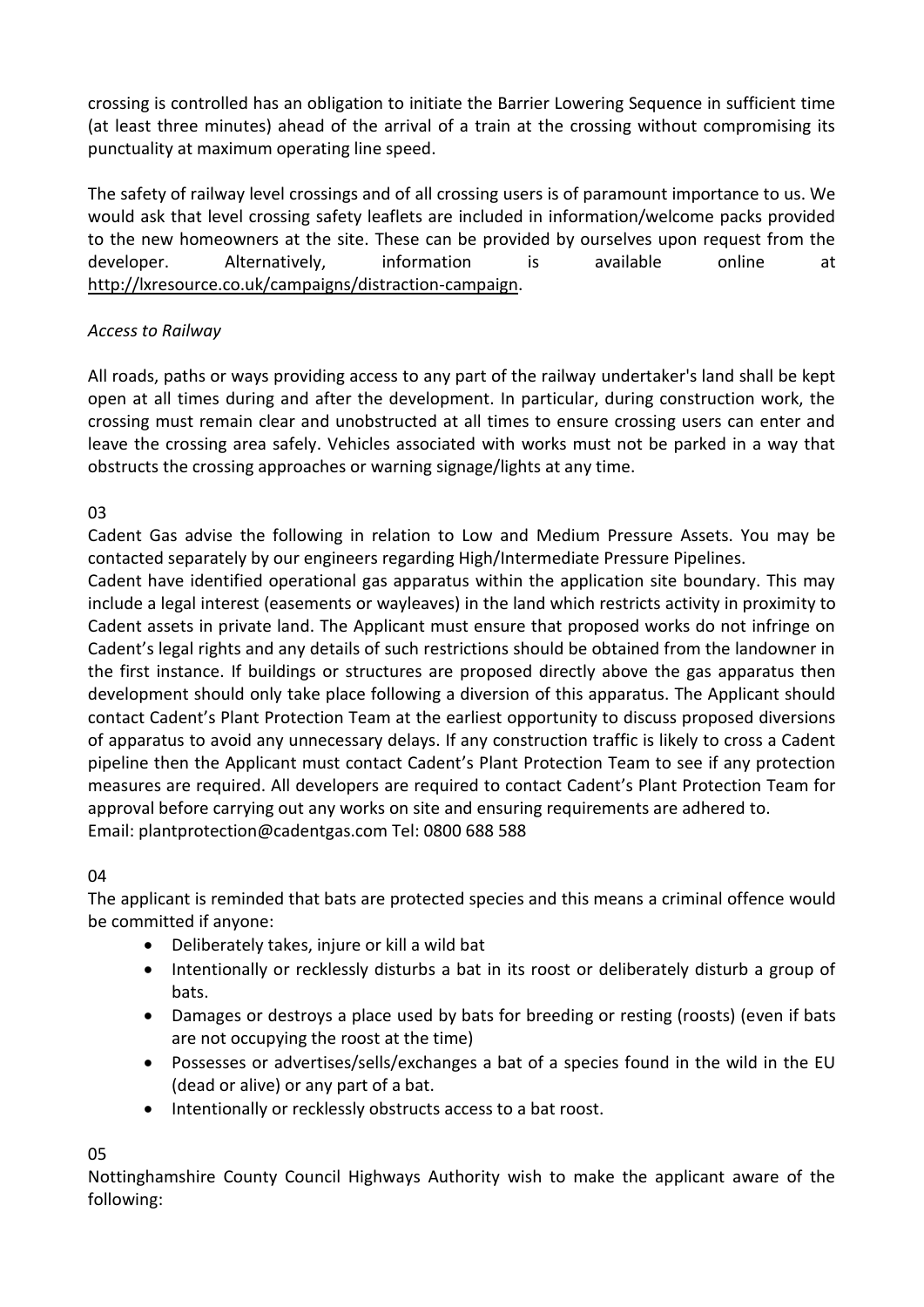# Reference to other documents

Reference in any condition contained in this permission to any Statute, Statutory Instrument, Order, Regulation, Design Guide or other document shall be taken to include any amendment, replacement consolidation or variation that shall from time to time be in force and any reference to anybody or organisation (public or private) shall be taken to include any successor-body or organisation exercising relevant functions in place of or alongside the body named.

# Works in the highway / Section 278 Agreement (Highways Act 1980)

In order to carry out the off-site works required the applicant will be undertaking work in the public highway which is land subject to the provisions of the Highways Act 1980 (as amended) and therefore land over which the applicant has no control. In order to undertake the works the applicant will need to enter into an agreement under Section 278 or obtain appropriate licence to carry out any works in the highway. Please call 0300 500 8080 to enquire about installation/amendments to vehicular access.

# Building Works shall not project over the highway

No part of the proposed building/wall or its foundations, fixtures and fittings shall project forward of the highway boundary.

### Prevention of Mud on the Highway

It is an offence under S148 and S151 of the Highways Act 1980 to deposit mud on the public highway and as such the applicant should undertake every effort to prevent it occurring.

### Network Co-Ordination

The applicant must contact Nottinghamshire County Council as the Highway Authority on 0300 500 8080 for road space approval prior to any works commencing.

# Private street information

As a private street, the Advance Payments Code (APC) under the Highways Act 1980 will apply unless an exemption is made. To be exempt the following conditions should be met:

- The deposit of a map with the Highway Authority under Section 31 (6) of the Highways Act 1980 identifying the roads which are to remain private.
- The erection and maintenance of a road sign(s) indicating that the road is private.
- The provision of evidence that potential purchasers of the dwellings have been/will be made aware of the unadopted status of the road and what this will mean to them in practice;
- The provision of evidence that future maintenance of the road has been secured. For example, a unilateral undertaking under Section 106 of the Town and Country Planning Act to set up a maintenance company; the boundary between the private road and the publicly-maintained highway should be clearly marked by a concrete edging, boundary posts or similar.

Please seek further information in Nottinghamshire Highway Design Guide available online on https://www.nottinghamshire.gov.uk/transport/roads/highway-design-guide - For the APC procedure, please see Part: Adopting new roads and the advance payment code section. - For Section 278 works, please see Part 6: Working on existing highways – Section 278 and Section 184 procedures. - For the highway design, please see Part 3: Design Guidance.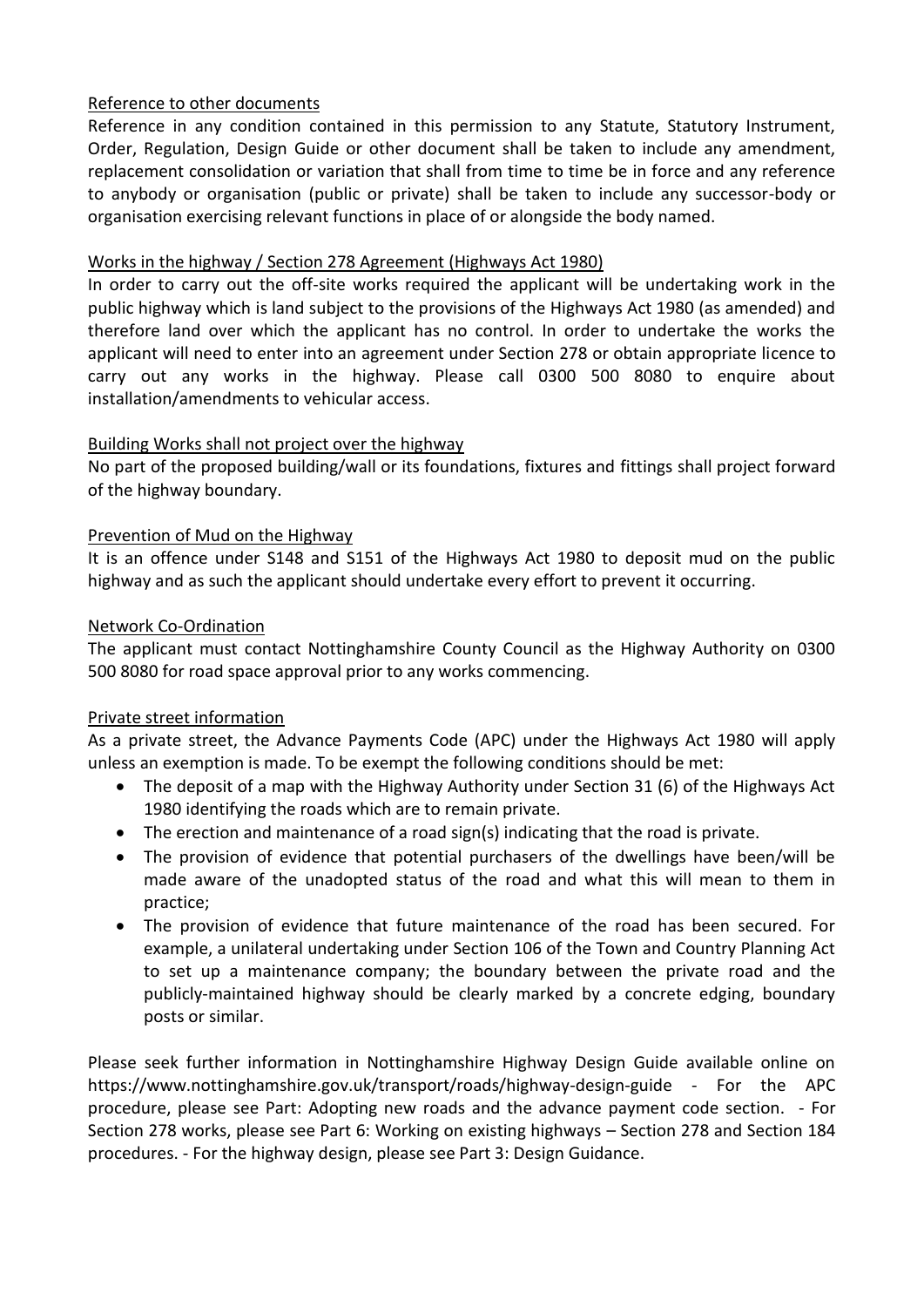# 06

This application has been the subject of discussions during the application process to ensure that the proposal is acceptable. The District Planning Authority has accordingly worked positively and pro-actively, seeking solutions to problems arising in coming to its decision. This is fully in accord Town and Country Planning (Development Management Procedure) (England) Order 2015 (as amended).

# 07

The applicant is advised that all planning permissions granted on or after the 1st December 2011 may be subject to the Community Infrastructure Levy (CIL). Full details of CIL are available on the Council's website at www.newark-sherwooddc.gov.uk/cil/

The proposed development has been assessed and it is the Council's view that CIL IS PAYABLE on the development hereby approved. The actual amount of CIL payable will be calculated when a decision is made on the subsequent reserved matters application.

### BACKGROUND PAPERS

Application case file.

For further information, please contact Clare Walker on ext 5834.

All submission documents relating to this planning application can be found on the following websit[e www.newark-sherwooddc.gov.uk.](http://www.newark-sherwooddc.gov.uk/)

# **Lisa Hughes Business Manager – Planning Development**